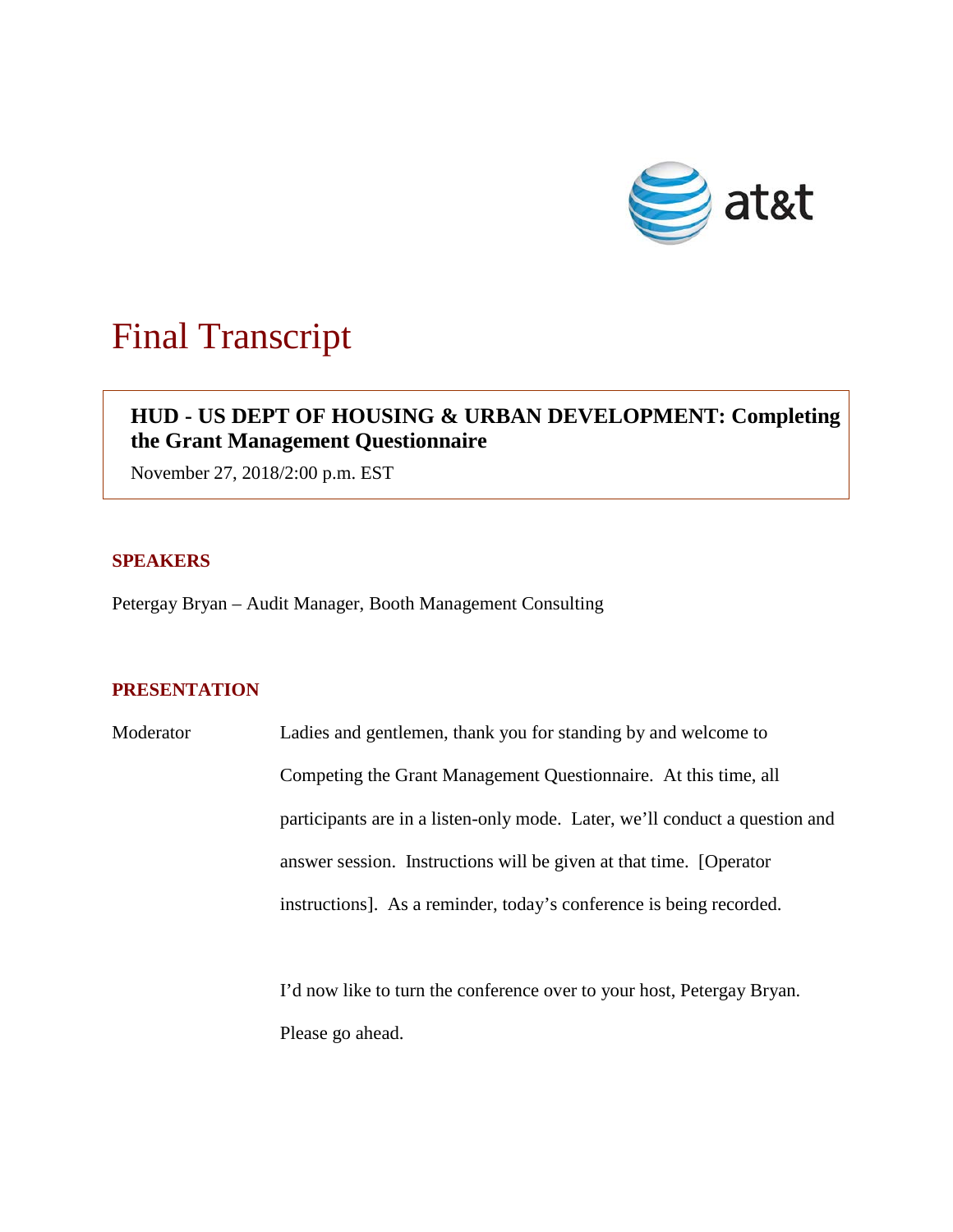Petergay Hello, everyone. Welcome to HUD's Office of Housing Counseling's training on completing the grant management questionnaire. This training is specific to participants in the Office of Housing Counseling Grant Program. So if you are a recipient of another HUD grant but not the OHC grant, then this may not apply to you.

> As the moderator stated, audio will be recorded during today's training. The playback number along with the PowerPoint presentation and the transcript will be available to you on the HUD Exchange at hudexchange.info. The training digest will also be updated once the webinar information is uploaded to the website.

If you registered for today's training you will have received a handout which is actually a copy of today's presentation in PDF format. That was sent to you by email so you could follow along and take notes. However, if you didn't receive that email, if you click on the control panel on your screen there's a section that says handouts. If you select that section you will see a copy of the PDF form for today's presentation attached.

Towards the end of the session depending on how much time that we have, I may or may not pause for questions. So we'll see how we do on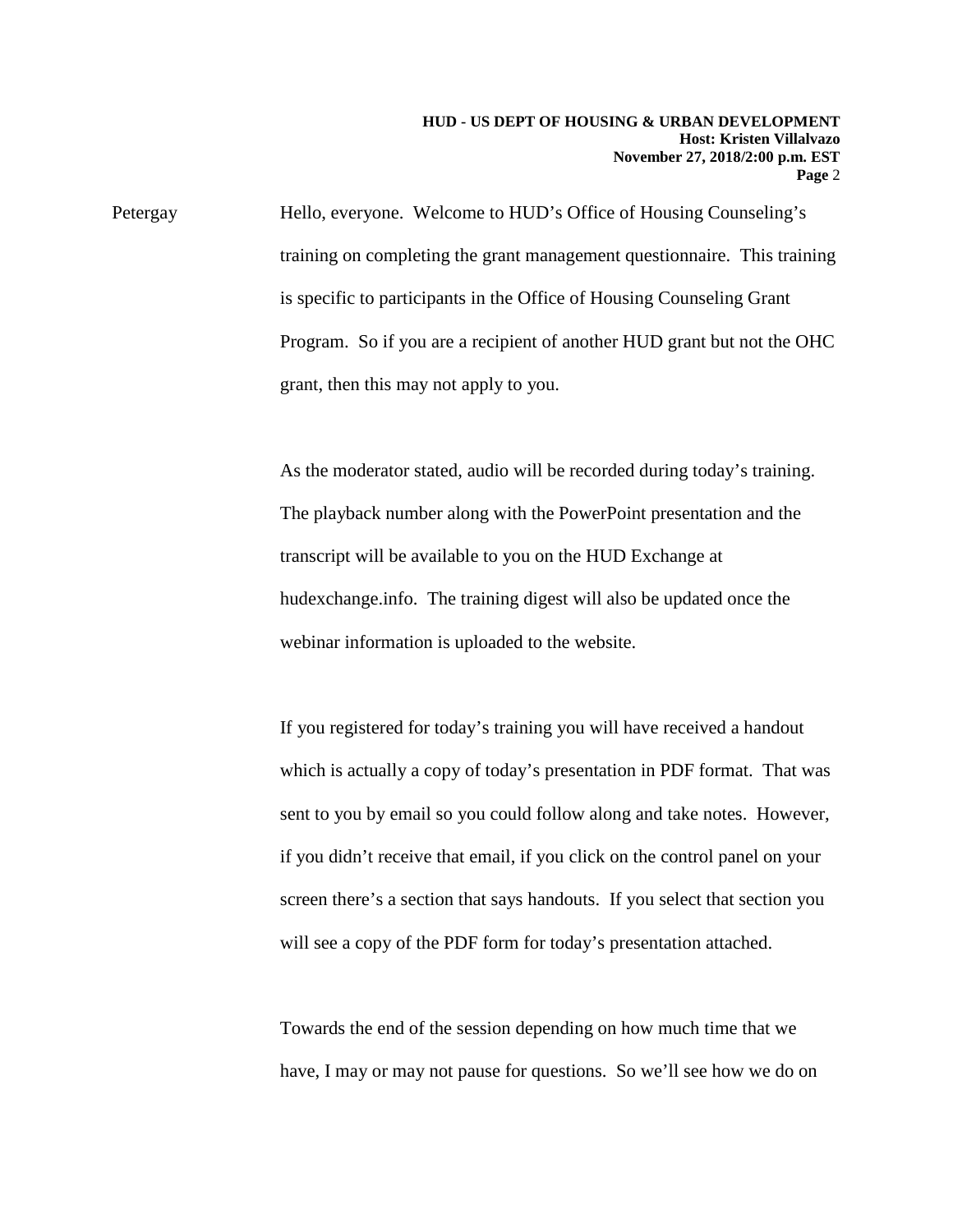time today. But if that's the cause and we're taking live questions, then the operator will give you instructions for how you could pose your questions or make your comments. However, if you wanted to ask questions as we go along today's training, there is a questions box on the control panel. So if you expand your control panel and select the questions box, you can type your questions there and we have personnel from BMC who can respond to you immediately.

If you have questions after today's session you could send your email to housing.counseling@hud.gov with today's topic as the subject line, which is Completing the Grant Management Questionnaire. That way HUD will be able to route your questions to the correct personnel who can assist you. As the moderator said, the phone lines will be muted during today's call and instructions will be given to you if you needed to unmute to pose your questions live.

If you logged into the webinar from your own computer, then you'll receive a thank you for attending email within the next 48 hours. That email is going to serve as your certificate of training. Do note that there will be no attachment. It will just say thank you for participating in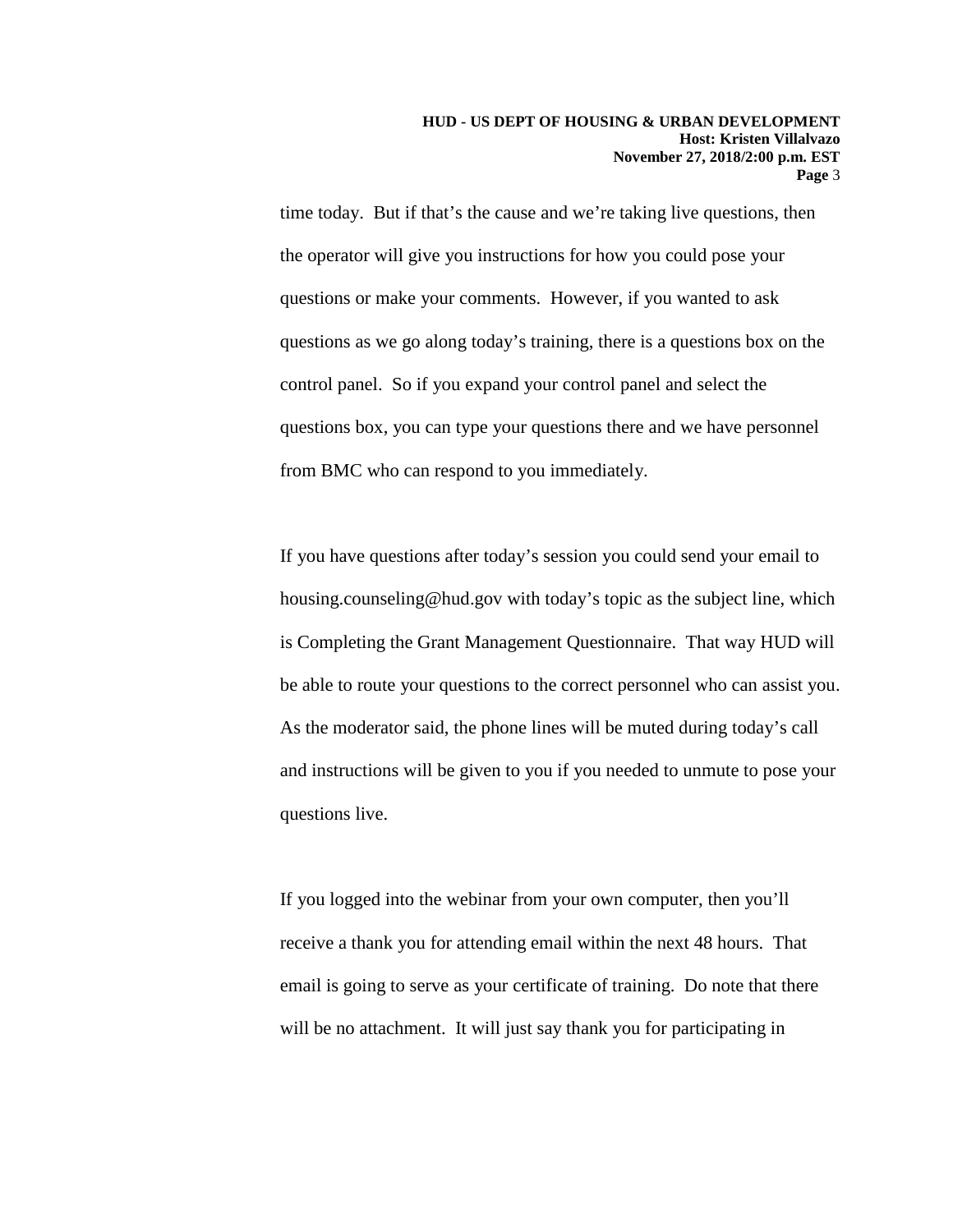today's training. You want to print that out and save it in your records as evidence that you actually participated today.

Also, if you wanted to go on HUD Exchange to search for the information from today's training you could go to the webinar archive at the email link that's shown on your screen and you could search by date or by topic if you wanted to get that information on the HUD Exchange. Also if you want to receive credit for having attended today's webinar you would select the webinar that you attended and click get credit for this training and it will give you instructions for how you'll be able to then receive credit for having participated today.

My name is Petergay Bryan. I'm an Audit Manager with Booth Management Consulting and really I manage the contract that Booth Management has with HUD's Office of Housing Counseling where we provide technical assistance to participants in the Housing Counseling Grant Program. What that means is that we conduct financial and administrative reviews where we often go on site to agencies to review for compliance with the HUD grant agreement requirements as well as the uniform guidance requirements.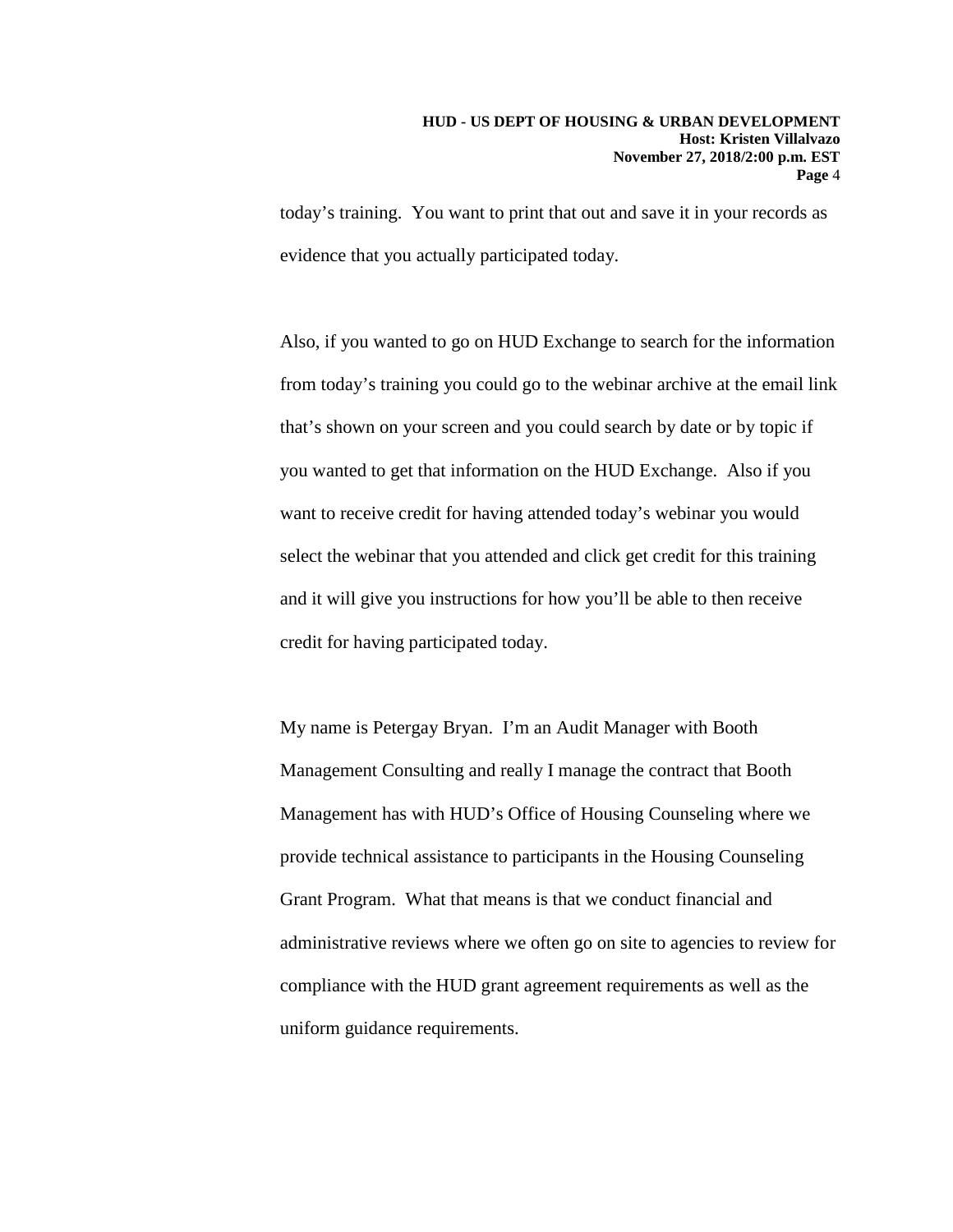We also provide training such as this or we do one-on-one sessions with agencies on topics that are important to them or topics that they need assistance with. We provide technical assistance. This is one-on-one technical assistance. It could be a question that an agency has or it could be if an agency needs assistance with developing a template or reporting to HUD. We do provide that type of assistance in a one-on-one session.

We also conduct financial analyses so any financial analysis that may be necessary for the agency oftentimes it may be related to indirect costs or calculation of fringe benefits, things like that. We provide that type of assistance under this contract as well. So we have a wealth of experience in providing services to participants of the program. So if agencies have questions relative to the financial management of the grant then we usually provide expert assistance to agencies in that way.

Today we'll be talking about completing the grant management questionnaire, but first we'll discuss what is that. What does that mean to you as an agency? Instances where it might be used. What is a financial management system which is a part of the grant management system? Who should complete the grant management questionnaire? What areas are covered on the questionnaire? And those areas include the accounting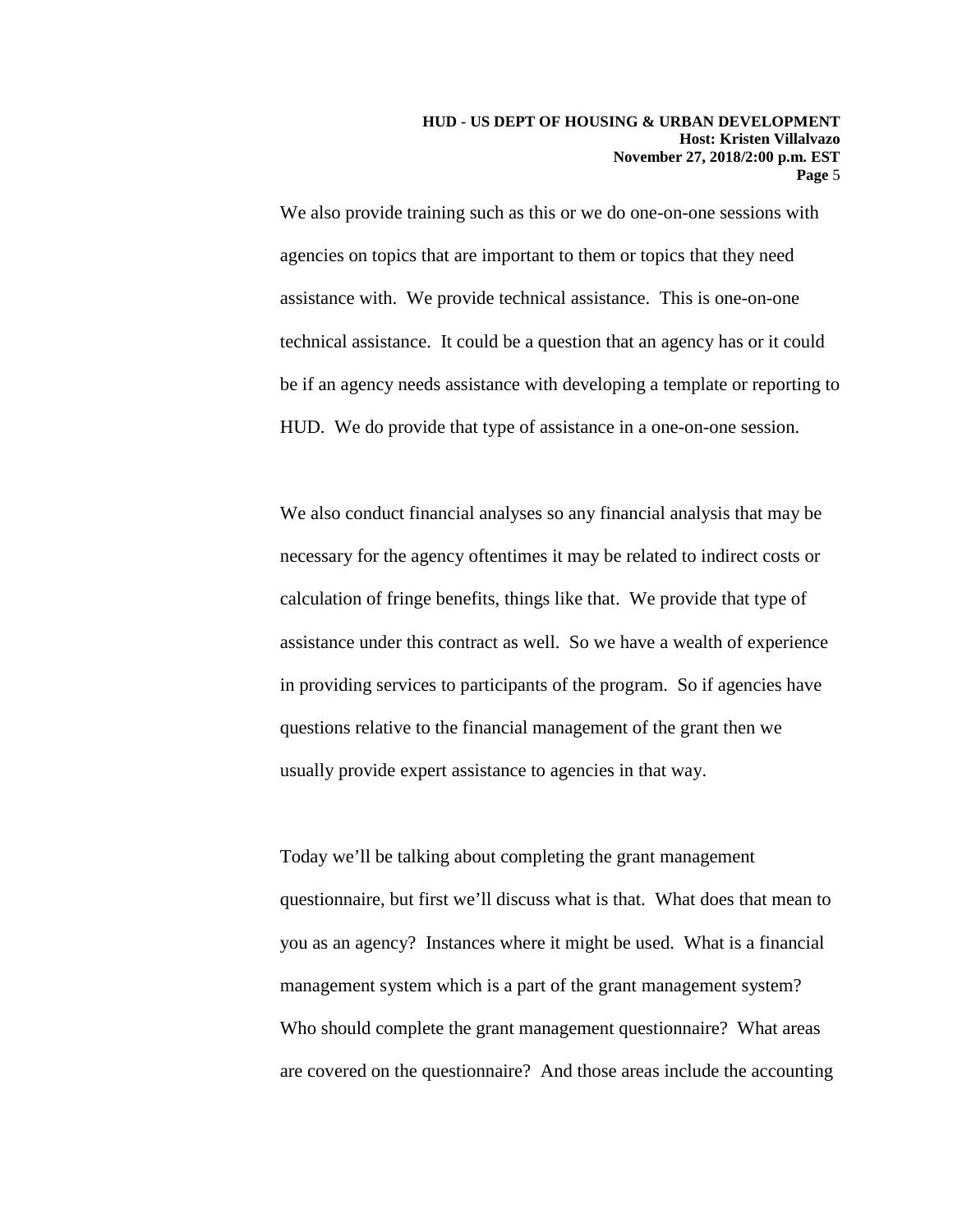system, quarterly financial reporting, procurement, time keeping and subgrantee monitoring for parent agencies. And then we'll also talk further about assistance that's available to you as participants in the OHC grant program.

The grant management questionnaire is really a comprehensive questionnaire that's used by us here at Booth Management to gather information about an agency's financial management system. Usually agencies complete it independently or it may be completed by an auditor from our company. Booth Management Consulting, where we sit with someone who is familiar with the financial reporting at your agency. So it could be someone in your accounting department or your finance department, but they have to be knowledgeable of the financial requirements and the financial practices of your agency, and those are the individuals that usually participate where the grant management questionnaire is concerned.

The grant management questionnaire is used in several different situations. One instance could be where while we're doing grant execution package reviews we may identify some issues. And then to investigate further we would ask you to meet with us to complete the questionnaire where we go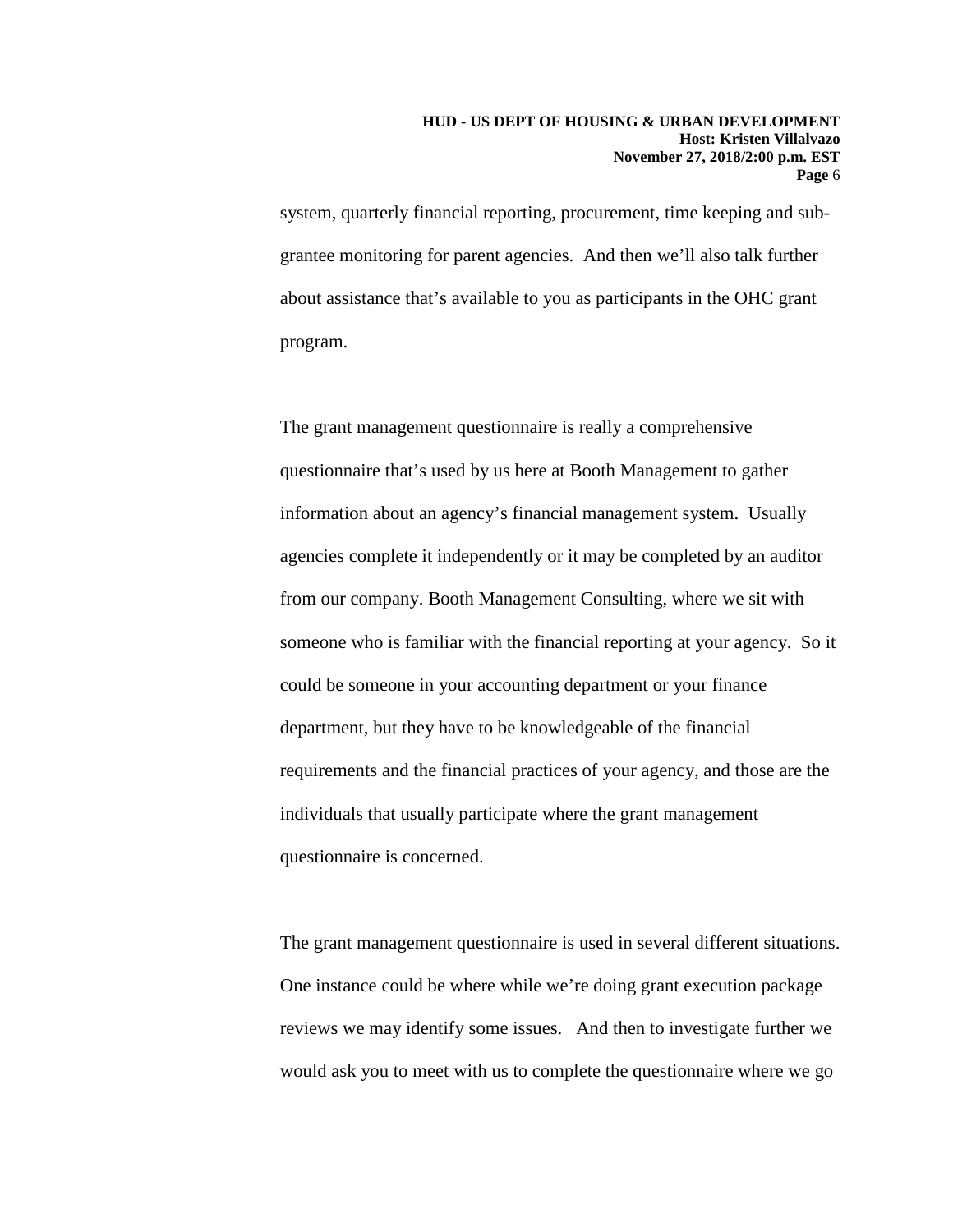over the specific questions to gather more information about your agency, or it may be requested by your HUD POC. Your HUD POC may see areas where they wanted to gather more information about your agency to see, okay perhaps there's a deficiency here. You may need assistance in this area and so they would ask us to complete the grant management questionnaire with you all. It could also be used as part of the financial and administrative review.

As I previously mentioned, as part of the contractors with the OHC grant program we do go on site to perform agreed upon procedures where we're pretty much doing compliance audits to see whether agencies are compliant with the financial and administrative requirements of the grants. And in part of us doing that, we would ask that agencies complete the grant management questionnaire as we're doing our preliminary evaluation to kind of get an idea of where the agency is at specific to the areas that the questionnaire covers.

It could also be done as part of an action plan. An action plan is where BMC conducts some type of an assessment with agencies. It could be an assessment to see whether or not you're in compliance with the uniform guidance, or if you're an intermediary we would do an assessment that's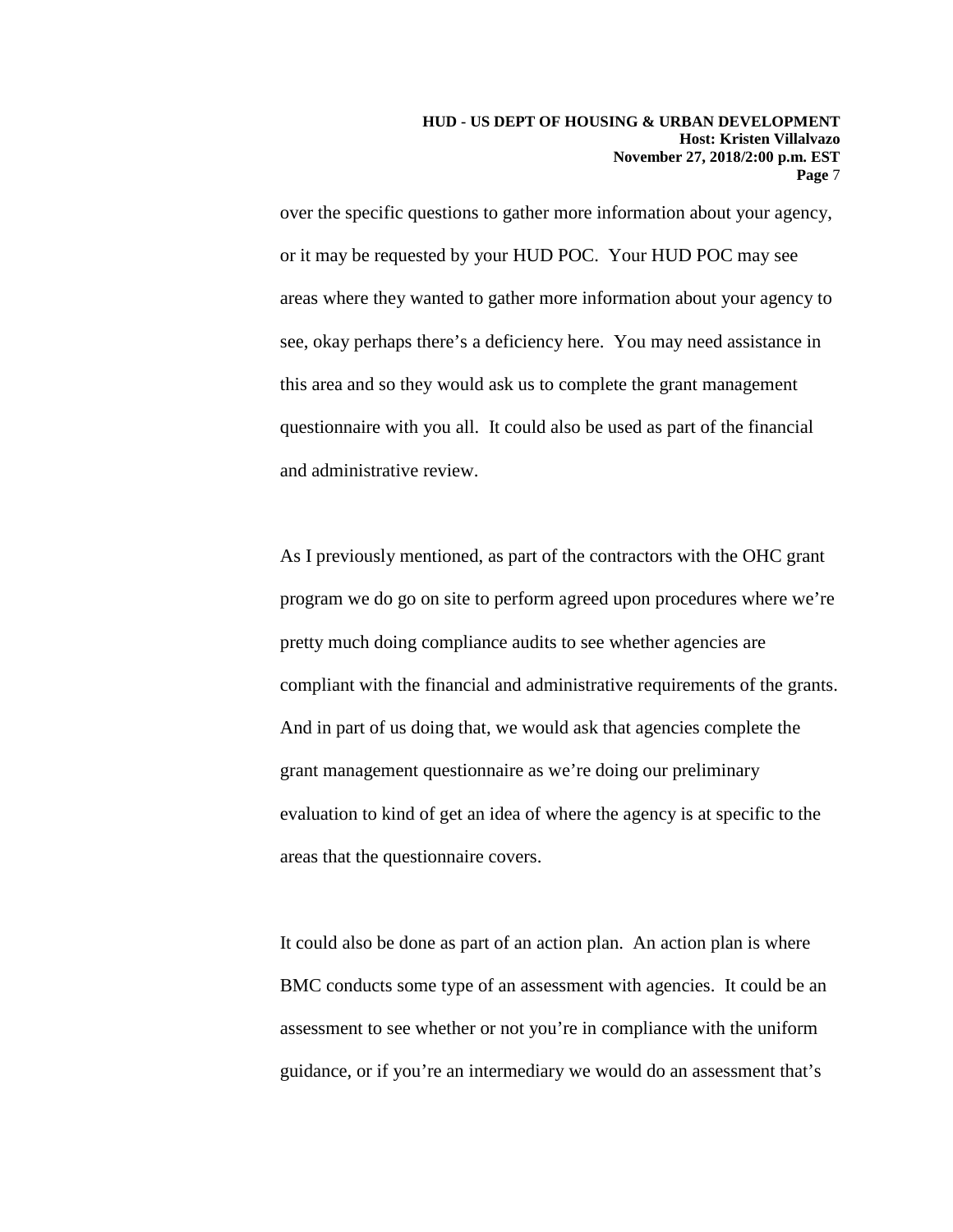### **HUD - US DEPT OF HOUSING & URBAN DEVELOPMENT Host: Kristen Villalvazo November 27, 2018/2:00 p.m. EST Page** 8

specific to intermediaries where we're checking to see if you're following all of the requirements of the uniform guidance as it relates to how they mandate that agencies treat their sub-grantees.

It could also be where we're doing an assessment of your procurement process for compliance or if you are a new agency that's just now coming into the network or you're having receiving the first OHC award or you haven't received the award in a while. We also could ask you to complete the questionnaire in that case so that we could get more information to see okay, this agency may need assistance in this area versus that area.

Another way that the questionnaire could be used is part of the financial capability assessment, where when we conduct the financial capability assessment we're really looking at agencies' financial capacity to perform the grant. So we do a lot of analyses to determine whether or not the agencies are able to financially perform under the grant.

The next we'll talk about is the financial management system. We refer you first to the uniform guidance part 200.302 which speaks to financial management in general. It pretty much states that for non-federal agencies it's including your financial management system, your processes for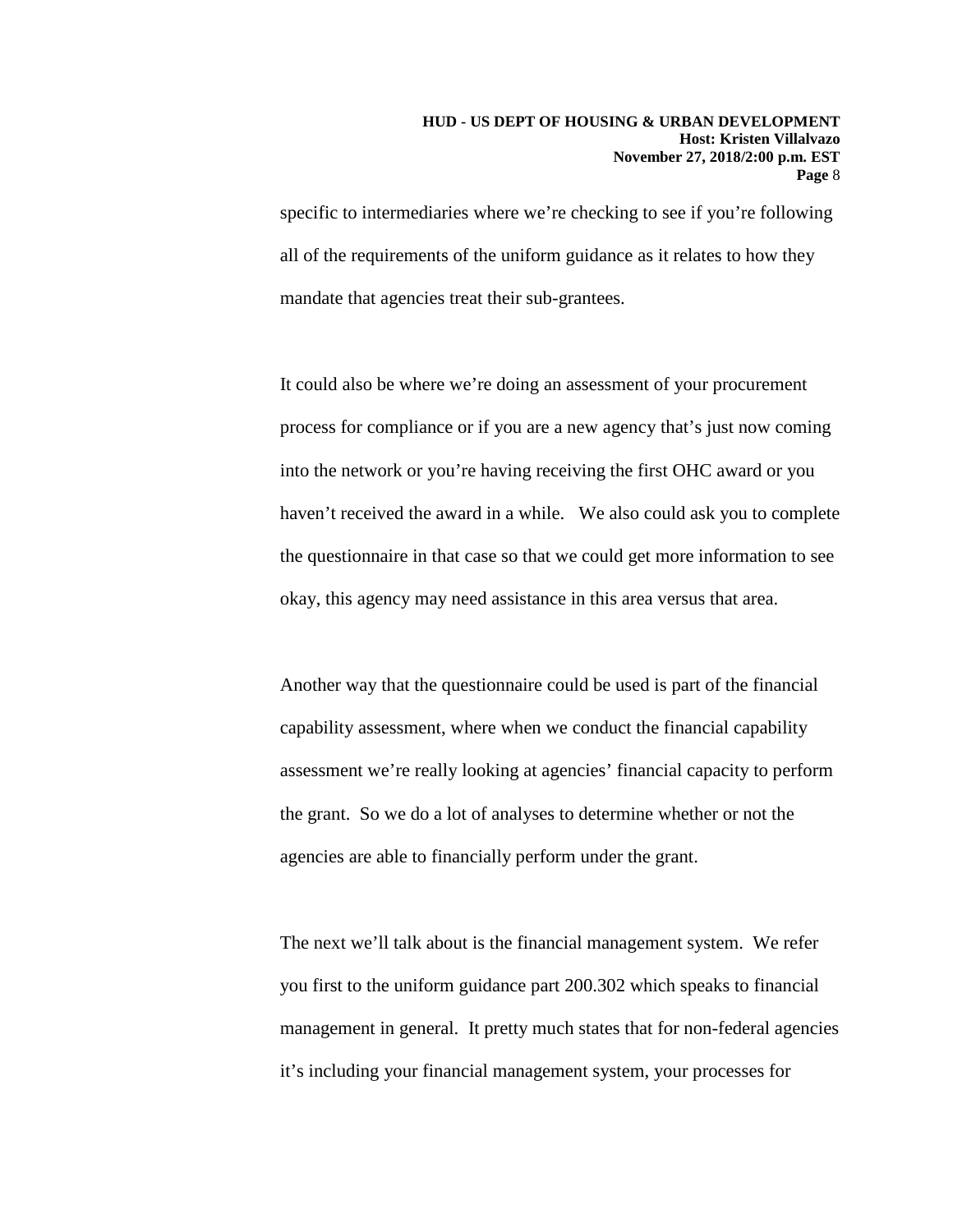documenting your compliance with the federal statutes and the terms and conditions of federal awards.

You want to make sure that your system is sufficient to preparing reports that are required by the grant program. You want to make sure that your system is able to trade funds to a level of expenditures that are adequate to establish that the funds were used with the terms and conditions of the award. Pretty much that's what a general financial management system looks like.

For the FMS or financial management requirements we do refer you to these regulatory requirements. So the first one would be the code of federal regulations which is 24 CFR 1.6 which gives you guidance on compliance, what agencies need to look at to make sure that they're complying as far as their financial management system.

The 24 CFR 84.21 talks about the various standards for a financial management system that you must adhere to. Part 200 of the uniform guidance talks about the cost principles and the audit requirements for federal awards in general, but part 200.302 talks about financial management which we just looked at on the previous slide. It also has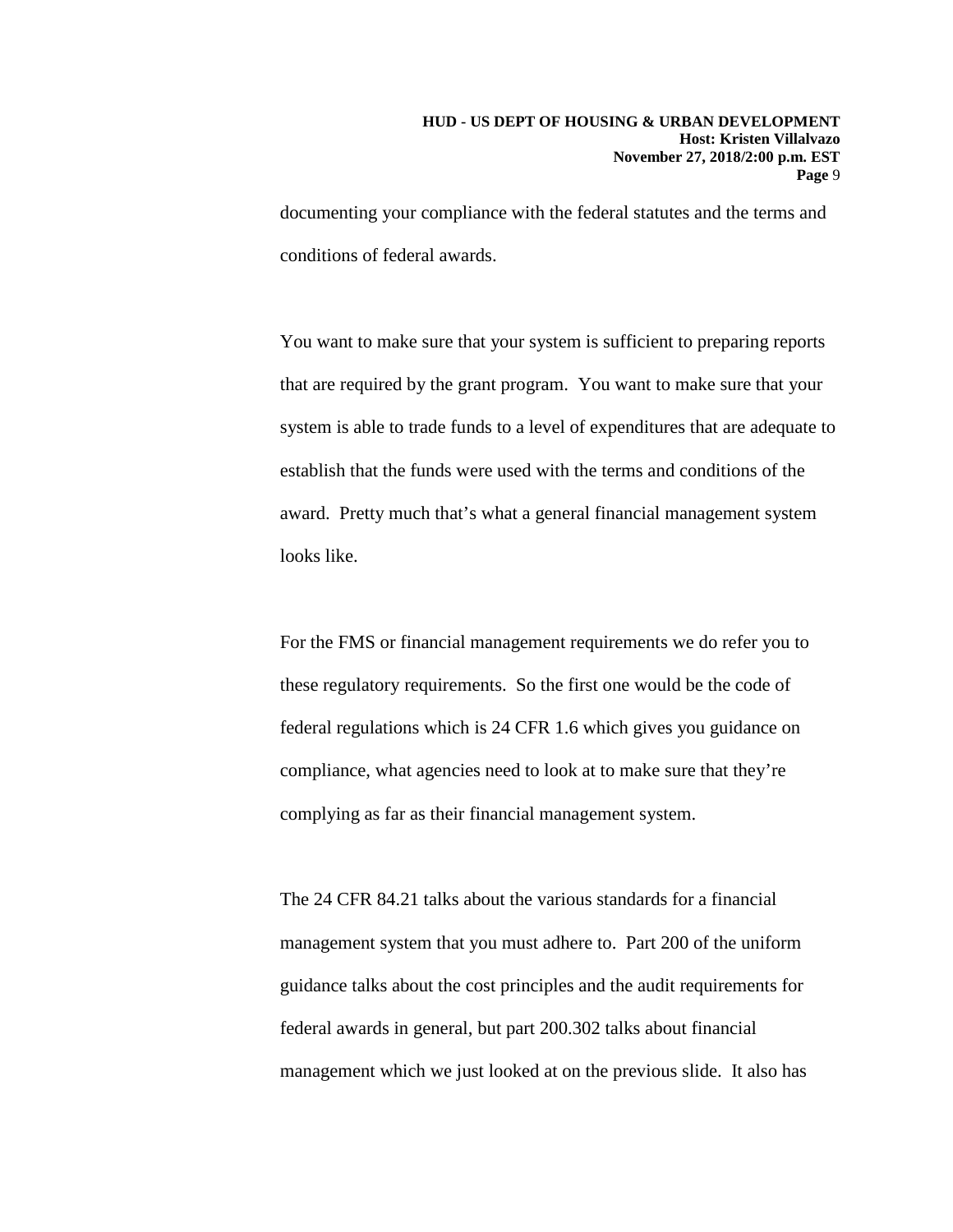specific internal control requirements that you want to make sure that you're adhering to as participants in the OHC grant program.

Then also you want to make sure that you're reading your grant agreement especially article 10 that talks about the regulatory requirements there. And the self-certifications that you made during the grant execution process, you want to make sure that you're adhering to those. One of the things that you did certify to or you will certify to in the grant execution process is to say that you have a sound financial management system that's capable of accounting for the transactions relative to the HUD grant program.

Other requirements that you want to make sure that you are compliant with includes your HUD handbook. Particularly chapter 5 talks about your financial management systems. And also any generally accepted accounting principles or generally accepted government accounting standards, you want to make sure that you pay particular attention to these regulatory requirements as you go forward with the grant. If you're not in the accounting department you definitely want to get your accounting or your finance department involved just to make sure that you are compliant with these requirements.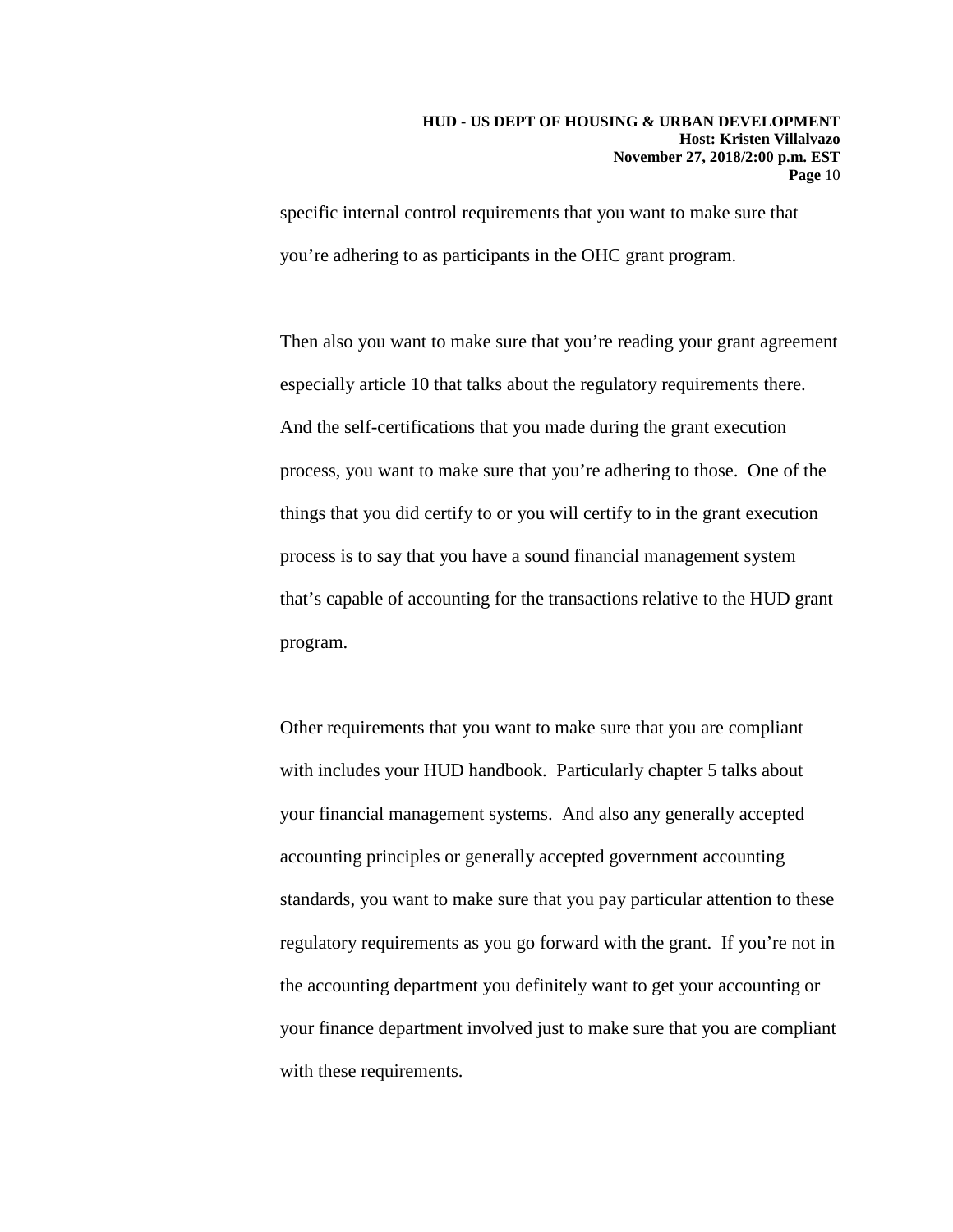**HUD - US DEPT OF HOUSING & URBAN DEVELOPMENT Host: Kristen Villalvazo November 27, 2018/2:00 p.m. EST Page** 11

Another important point we want to make with respect to financial management systems is that you must maintain documents. So this is your financial records, supporting documents and any other documents relative to the grant program for a period of three years from the end of each grant that you have received from HUD. So for the FY '18 grant which the period of performance doesn't expire until September 2019, you want to make sure that you have the documents for this grant year for another 3 years after the end of that time, as that is the required record retention period for all federal grants.

Also you want to make sure that your grant management system is able to identify all of the federal awards for your agency. So if you receive multiple awards from different federal entities, you want to make sure that you are segregating those in your accounting system and accounting for them properly. If you receive multiple awards from HUD you also want to make sure that those are properly segregated and accounted for as well.

A key self-certification which is really a best practice that we like to encourage agencies to do is to make sure that throughout the period of performance of the grant you're comparing the actual cost that you're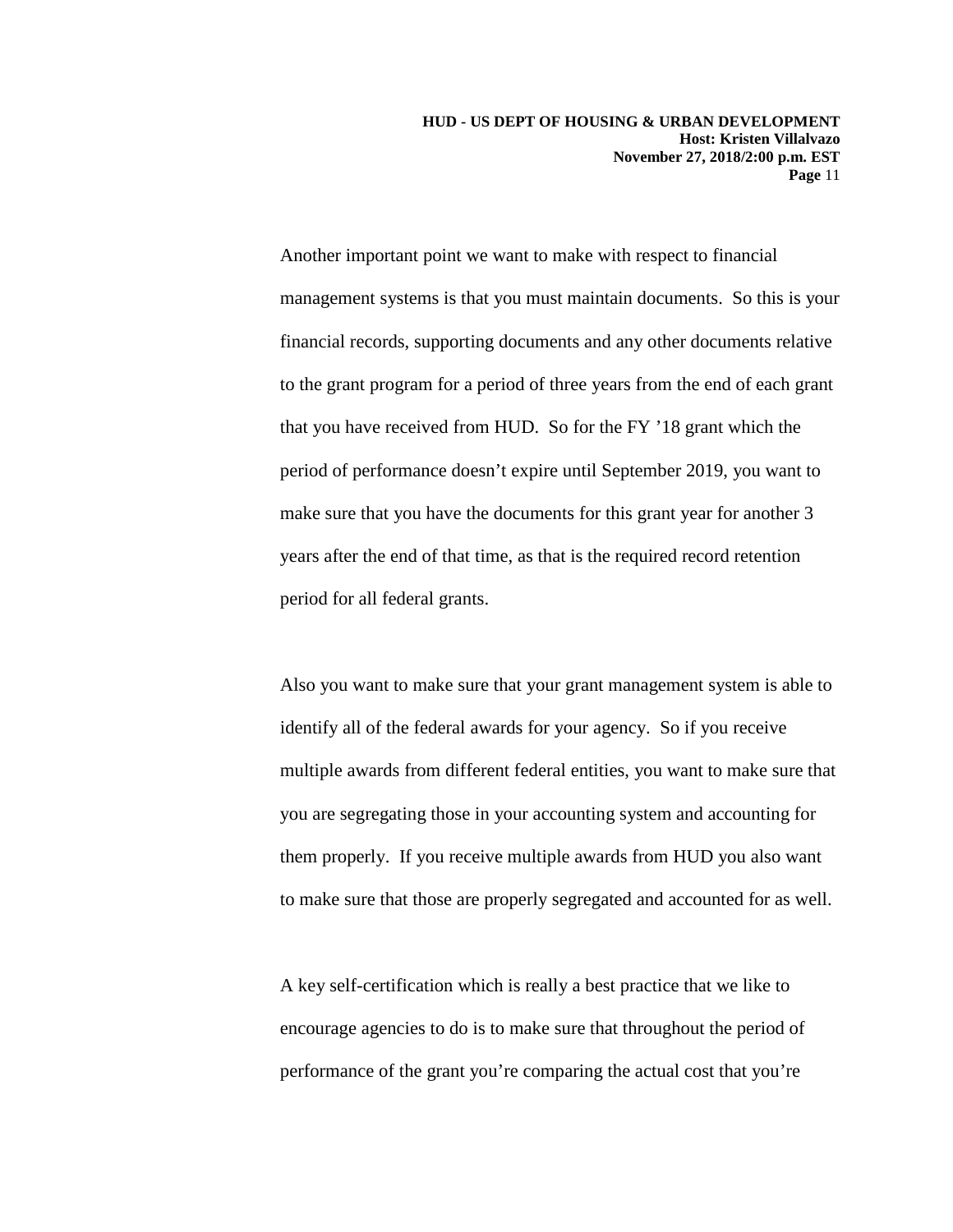incurring to the budgeted estimates on a quarterly basis. So you want to make sure that you're maintaining accuracy and that if there are potential deviations from your budget you'll know ahead of time so that you can communicate those deviations to your HUD POC.

The next section to talk about is what areas are covered by the grant management questionnaire. The first area has to do with your accounting system. So your accounting system is made up of your policies and procedures that flow down from management, the internal controls that you implement, your accounting systems; that's your general ledger where you're actually recording the transactions, the financial statements that are produced from your accounting system and how you treat personal identifiable information.

The next topic has to do with the quarterly financial reporting. So you're looking at the specific elements that need to be reported on, your billing methodology for your specific agency for how you will bill HUD. Also if you have sub-grantees how you'll make sure that you'll get information from your sub-grantees in time in order to report to HUD timely, also your budgeting process. How is your budget developed?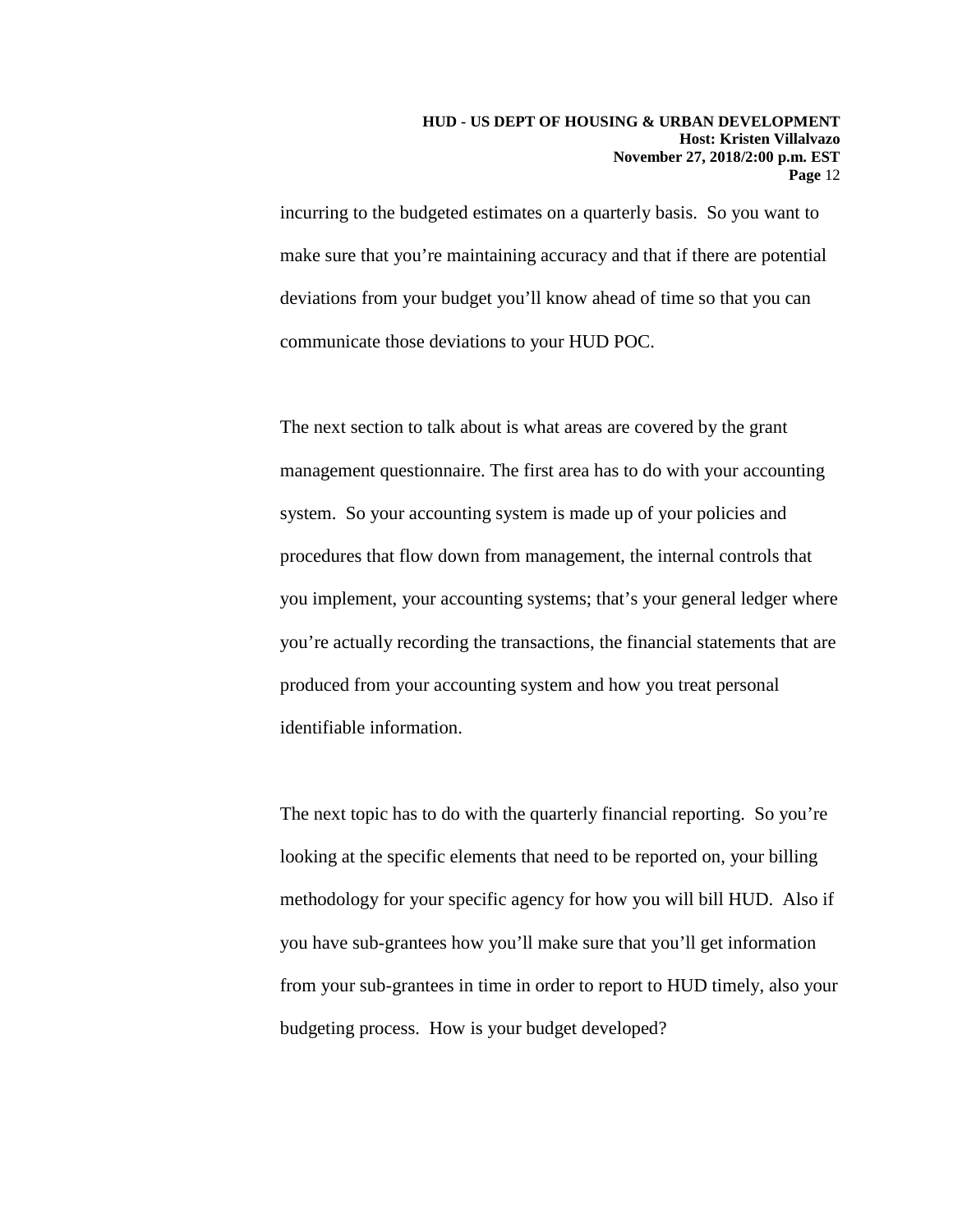Does your budget include sufficient details for your assumptions so that when you're actually doing your quarterly financial reporting you're making sure that you're including specific items that were in your budget on your quarterly financial report and you're making sure that there are no deviations. Of if there are deviations that you're reporting those deviations to your HUD POC timely in order to get approval and the revised budget.

Also we talk about your timekeeping. What is your system for timekeeping or even personnel activity reporting so that you know that any direct salary or fringe expenses that you're submitting for reimbursement are actually allocable to the grant. We also have a section on procurement. How does your agency handle procurement transactions? Are you following the regulations specified in the uniform guidance?

Then for parent agencies we look at your policies and procedures for subgrantee monitoring. Are you making sure that you're compliant with the uniform guidance requirement as well as the requirements that you agreed to in the HUD grant agreement? We'll go over each of these areas in the next few slides.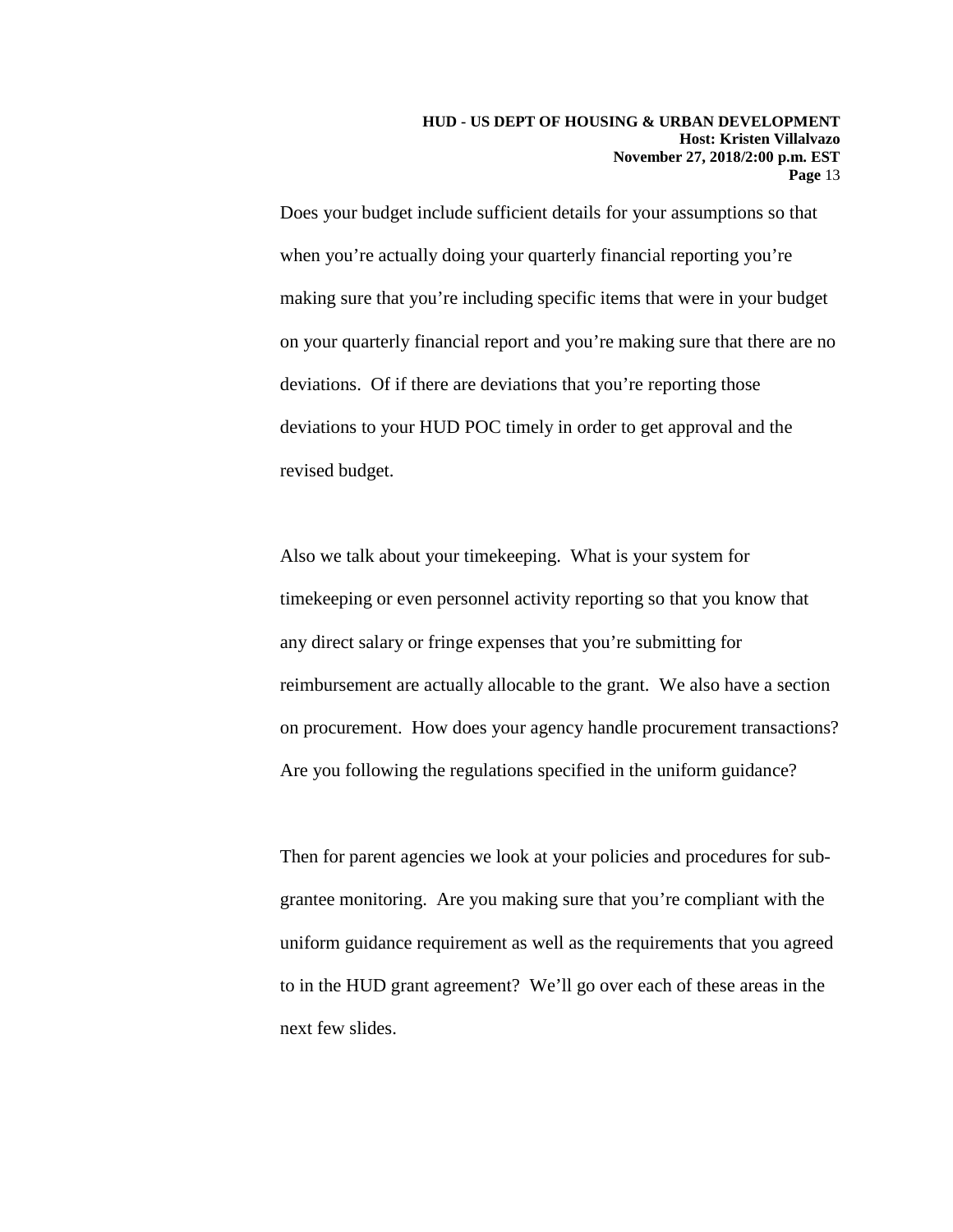The accounting system section of the questionnaire talks about the policies that you have at your entity. So you want to make sure that you have fiscal policies that are disseminated to personnel who are going to be involved in the key business process areas. Everyone in your entity needs to be aware of what your company's policies are. Then you want to look into internal controls to say okay, what controls do we have to make sure that our policies are going to operate effectively or our policies will be implemented?

Then you want to take a look at your accounting system to make sure that it's capable of recording the transactions that it needs to and to produce the reports that it needs to. Your financial management system as well, making sure that not only do you have a sound accounting system in place, but what records do you have to support that? How does everything work together to make sure that your entire accounting system and financial management system work well?

Your audited financial statements, are you getting your statements audited? Are you making sure that if you can't get them audited you're at least getting a review or a compiled financial statement? Or if you quality for a single audit are you making sure that you're getting that? Your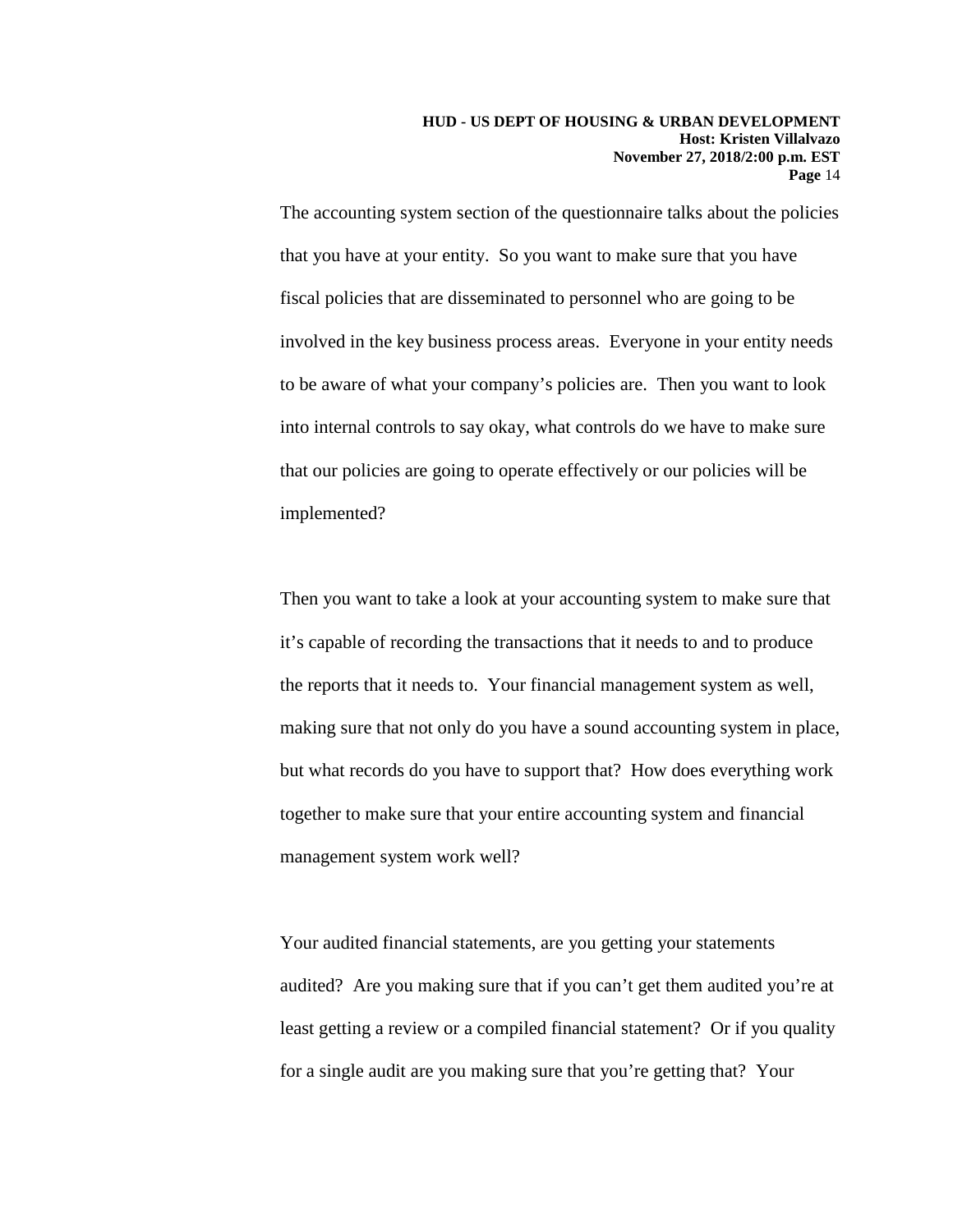procurement, we also take a look at that to see if you're using the prescribed methods for procurement and also how are you treating personal identifiable information?

So with respect to fiscal policy, a policy is a formal guidance that's needed to coordinate and execute activity throughout your institution. So it's your company's guidance for, how are we going to make sure for example if it's a policy on cash received, how are we going to make sure that the way that we treat cash receipts is going to meet the objectives of the company and that everyone in the cash receipts department knows what to do?

When we talk about a procedure, it's an operational process that's required to implement your policy. So once you know what your policy is, you know what you want to be done on the cash receipts front. How will we get it done? Who's going to do it? When are they going to do it? How will they do it? All of that now comes into play when you're talking about the procedures. So you need to have procedures in place and then you need to have your policies in place and then you need to think about what procedures will help you to carry out those policies that you have implemented.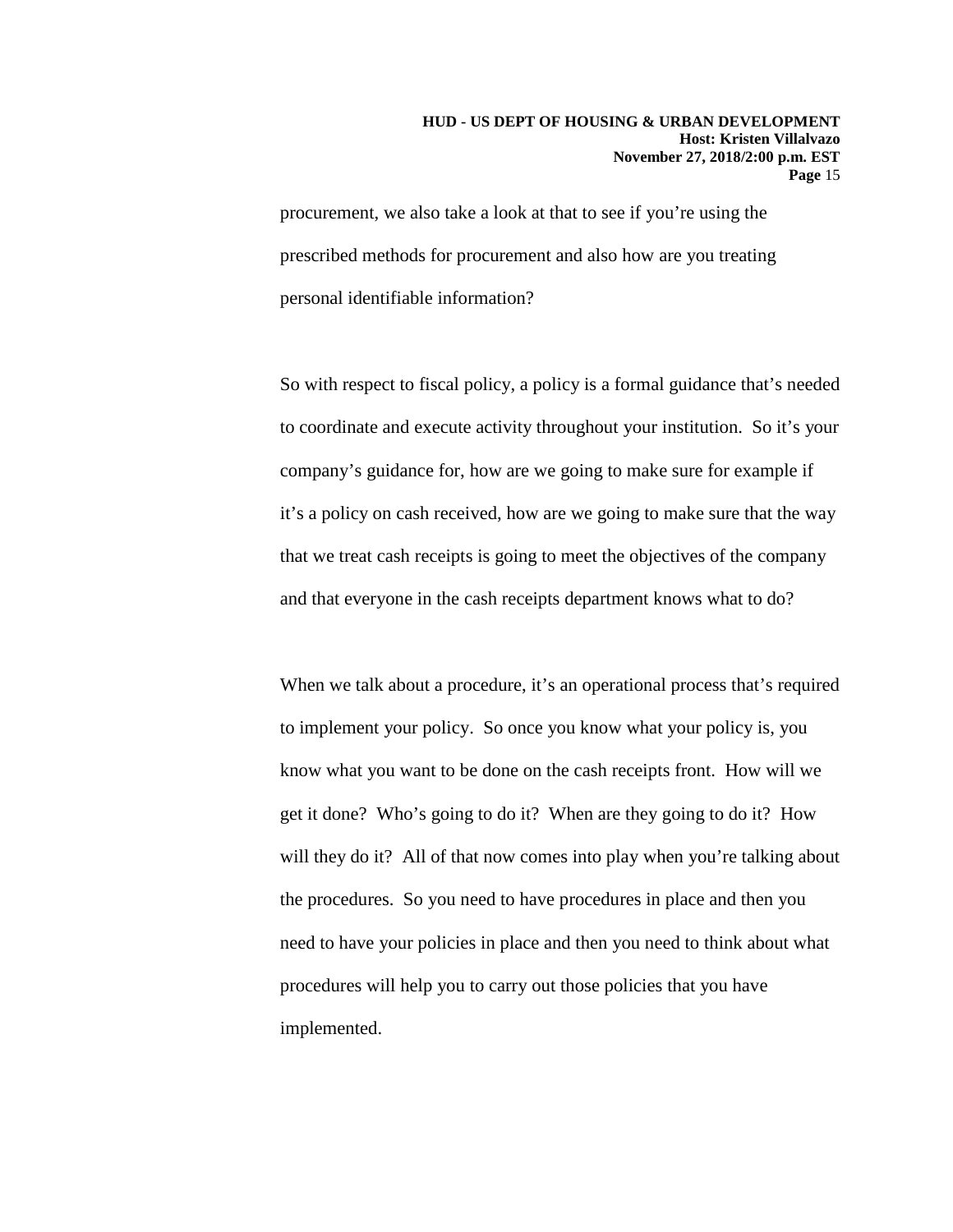The key business processes for this grant would include your cash receipts, disbursements, timekeeping, reporting procurement, program income and how you account for leverage funds. So you need to make sure that you have documented policies and procedures for how you will treat each of these business process areas. So you want to make sure that you're saying, okay, how will we treat receipts for this grant? How will we treat the disbursements? What kind of supporting documents do we need to have for these transactions? Who will review them? The timekeeping. What's our timekeeping policy? Who needs to sign off on time reports? How often does that need to be done? How does that get into payroll for your payroll reporting and your payroll processing?

When you talk about reporting, who runs the report? Who does the reconciliations and things like that. All of these things need to be documented in your fiscal policies at your entity. When you're looking at program income, how is program income treated? Are you making sure that you're using the deductive method for program income as is required for this particular HUD grant agreement? Because you know there are several ways to treat program income, but for the HUD grant you must use the deductive method.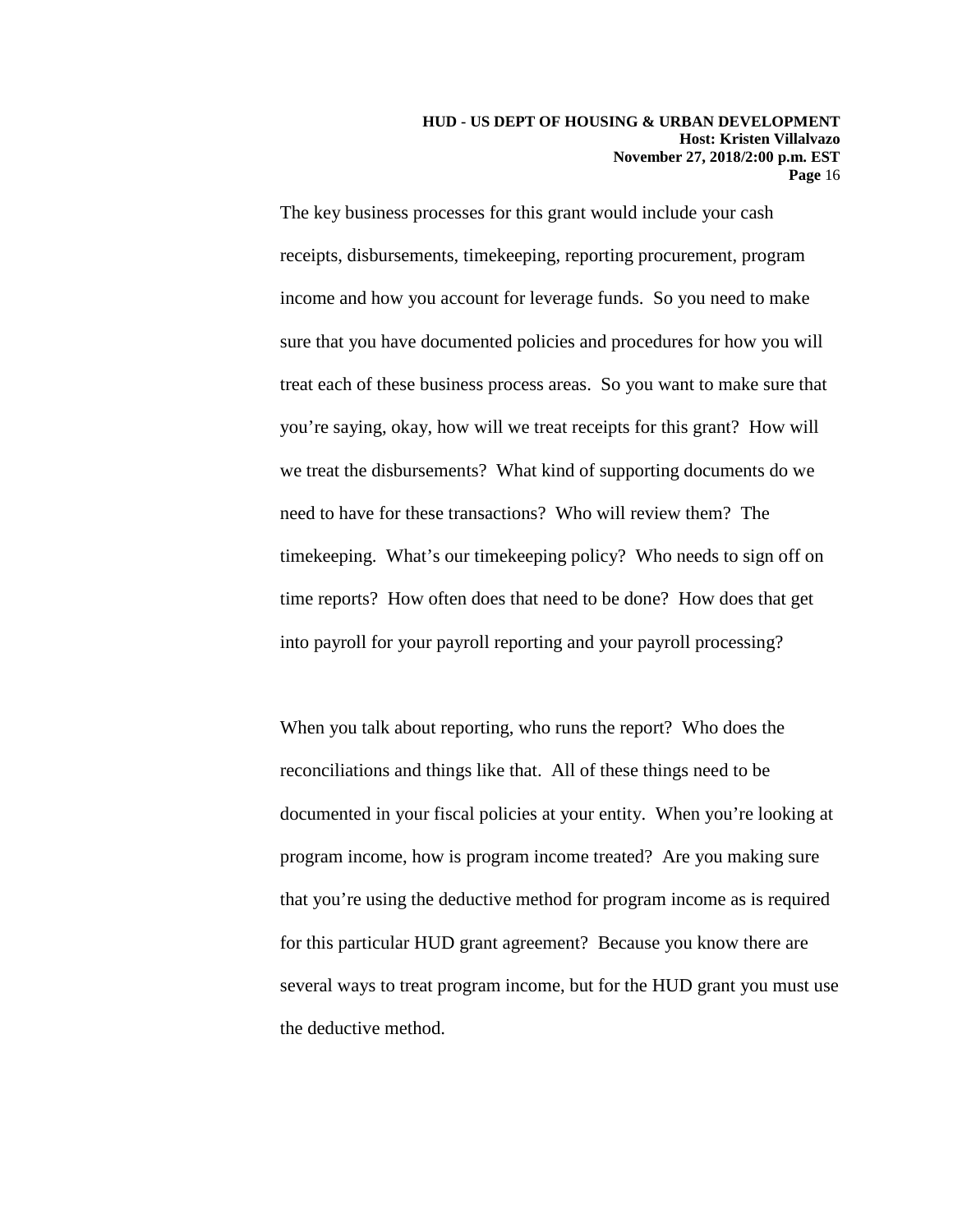So in your policy you must therefore say okay, for HUD funds this is how we're going to treat the program income for the housing counseling program. For leverage funds you know during your application process you report to HUD and say we're going to be receiving X amount of dollars in leverage funds. How does your agency then go about making sure that you actually receive the funds for the housing counseling program? How did you account for those transactions? How does that get recorded in your housing counseling fund in your accounting system? What documents do you maintain on file for the leverage funds that you have received? So everything kind of works together to make sure that your accounting system and your financial management system work hand in hand.

Internal control we refer first to the uniform guidance part 200.303 that gives us a definition for internal controls and it states that it's a process that's implemented by non-federal entities. So your agency would implement a process that's designed to provide reasonable assurance regarding the achievement of your objectives in the categories of effectiveness and efficiency of operations, reliability of reporting for internal and external use and compliance with applicable laws and regulations.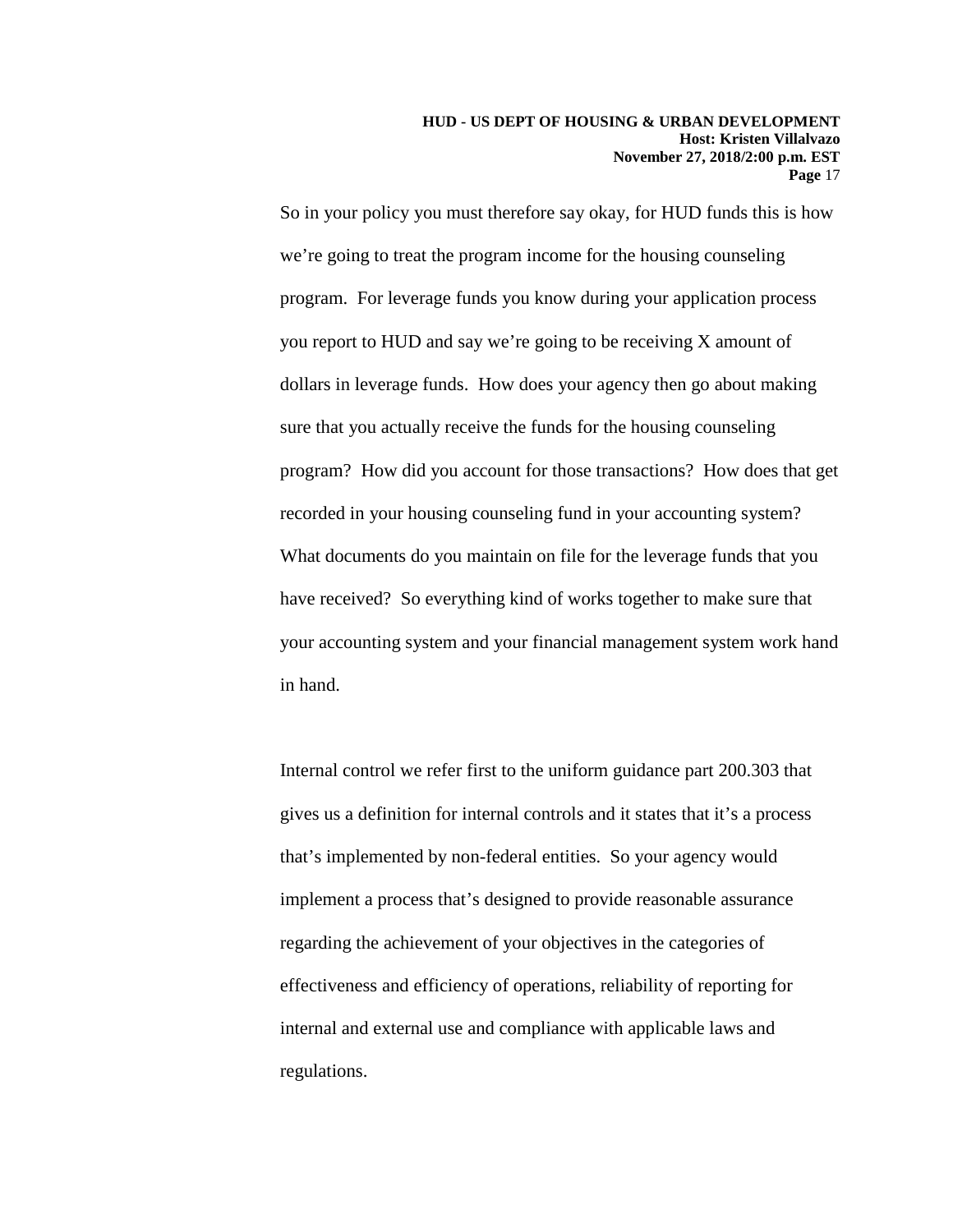So say for example an internal control could be in the cash disbursements business cycle where you have a control to make sure that before we make a payment for a transaction, the transaction needs to be reviewed and approved by a personnel that's probably a senior manager or something like that. In order to verify that you're meeting your objective, you want to make sure that that control is operating effectively.

So not only do you have the policy that the senior manager needs to sign off on it, but it has to also be done. Because you can have it documented but it's not implemented properly if a senior manager is not actually fulfilling their duties. So you have to first make sure that it's a policy at your company and that is also communicated to your personnel anyone who's involved in that process and that you're checking it to make sure that it's operating effectively.

Also in doing so you are able to give some kind of assurance that someone can't just go ahead and make a payment on a transaction without someone else first reviewing it. So you do provide some type of reliability for the reporting for internal and external use by having implemented that control. Compliance with applicable laws and regulations, you want to make sure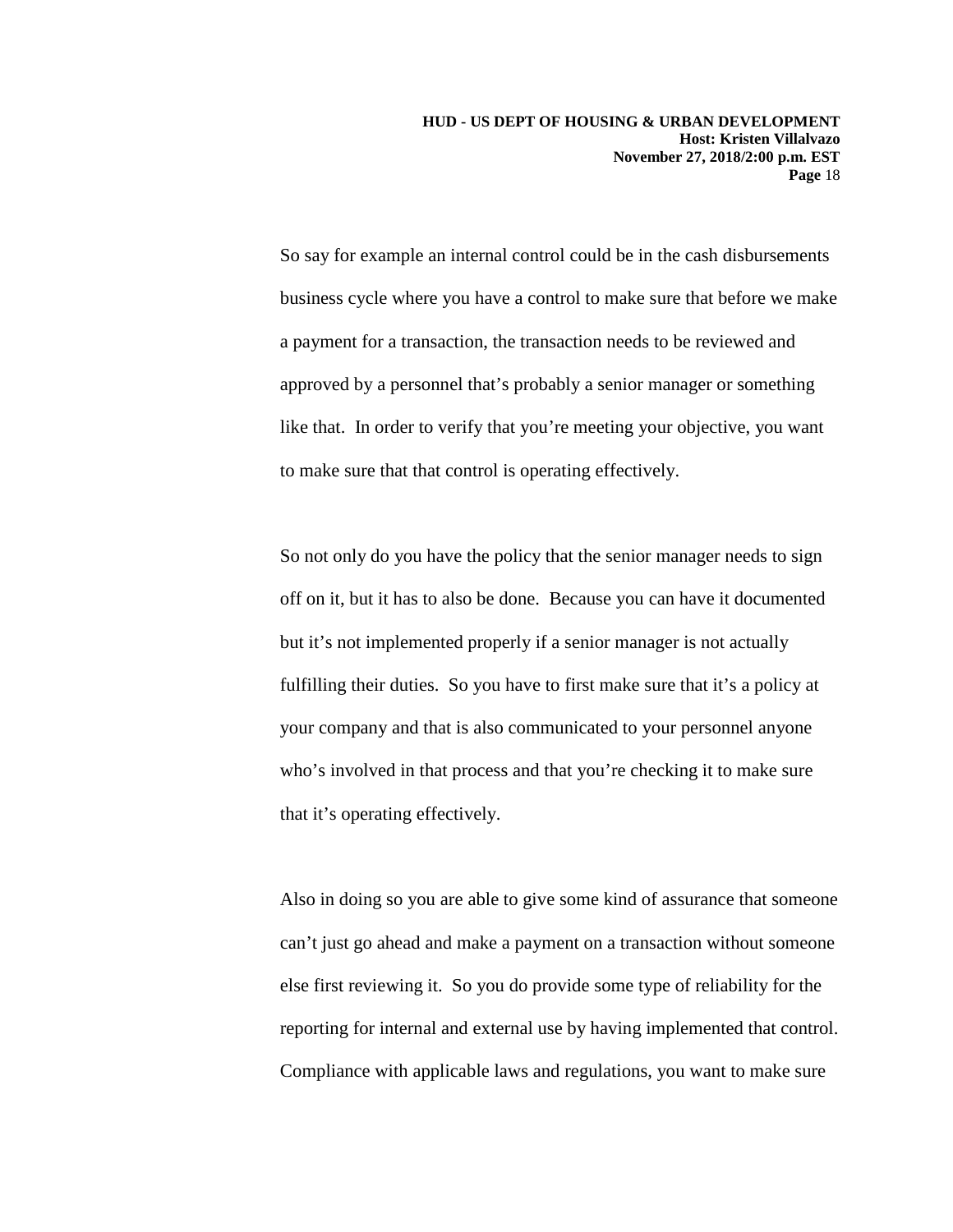that you're doing your processing transactions that are in compliance with the uniform guidance and the guidance that's provided to you in your HUD grant agreement, and also any other federal guidance where you talk about safeguarding of assets and making sure that you have controls in place to protect the agency's funds and to make sure that transactions that are related to federal programs are being used for the terms and conditions of the awards.

So when you take a look at what the expense was for, you want to make sure that it's something that was allocable to the HUD grant and that it wasn't just for something that's expressly unallowable for the grant and that way you make sure that you're maintaining compliance with the laws and regulations.

The uniform guidance further goes on to tell non-federal entities such as yourself what are items that you must do as recipients of the federal award. One of the things that you must do is you have to make sure that you have established and maintained effective control of a federal award that provide reasonable assurance that the non-federal entity is managing the federal awards in compliance with the federal statute regulations and terms of the awards. So you want to look at all of your policies and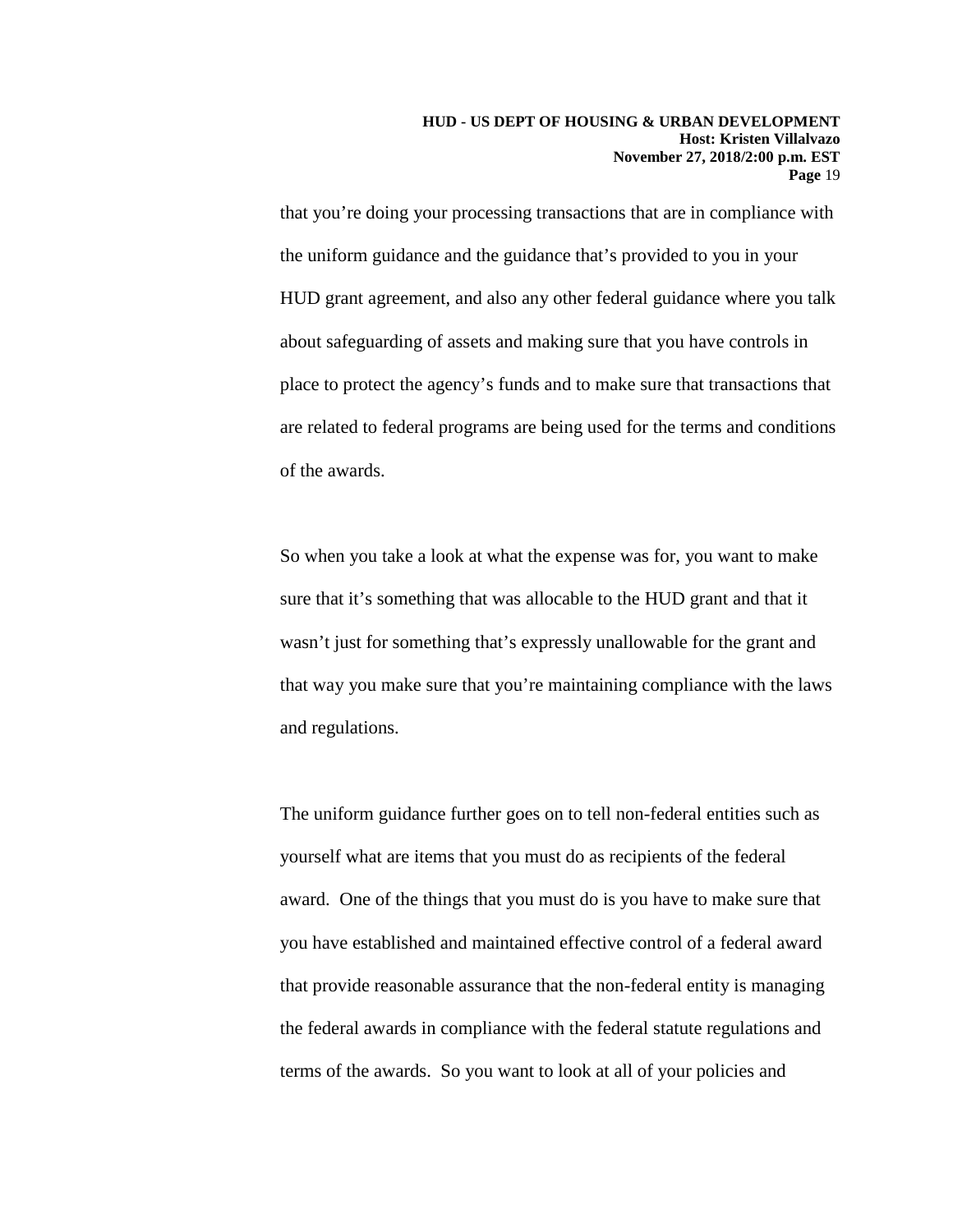procedures and make sure that you have controls in place to make sure that you can achieve this objective here.

The next thing is that you want to make sure that you comply with the federal statutes regulations and terms and conditions of the awards. So first of all you must know what those statutes are. So that is why we make sure that we reference what the requirements are for your agencies and we also point you to the direction of which areas are the key business process areas and where in the HUD grant award you need to go to look at to see the terms and conditions of the award and what compliance measures must be met.

Also you're responsible for evaluating and monitoring compliance. So it's not sufficient to just have the policies and procedures in place, but it's management's responsibility to evaluate that and monitor that. So if you have a quality control process where periodically you want to make reviews so that you're making sure that the controls that you implemented are actually operating effectively continuously. While you're doing the evaluations, if there are any areas of non-compliance then you want to make sure that you're taking prompt action, and those actions should be documented in your policies and procedures. So in your policies and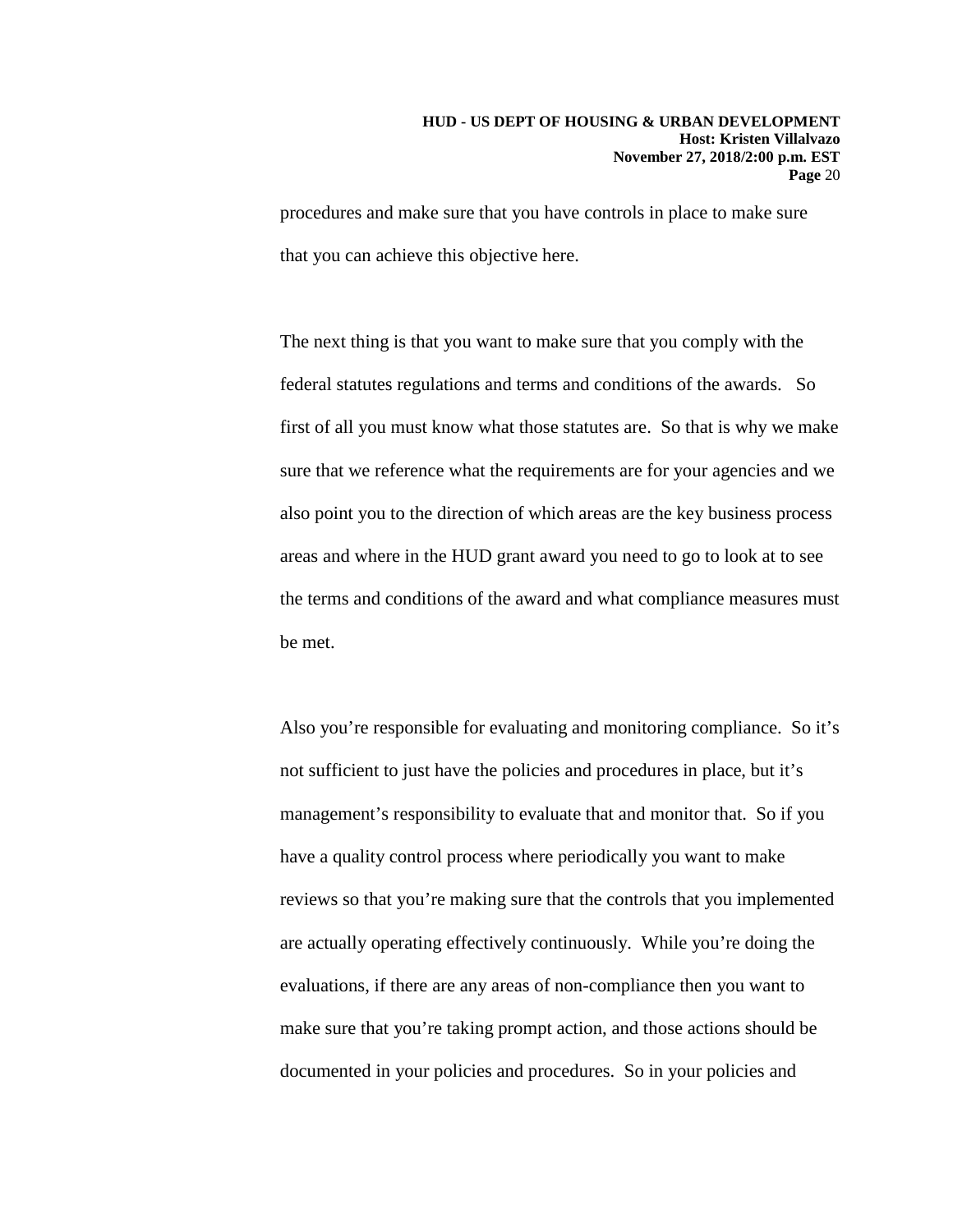procedures you want to describe what happens when there's noncompliance when a certain policy is not followed. You want to make sure that that is also communicated to your employees.

Also you must take reasonable measures to safeguard personally identifiable information and other sensitive information. So first you need to understand what's PII and how you can make sure that you're safeguarding that and that you're not leaving personally identifiable information in open spaces where anyone can have access to that.

The same section of the uniform guidance tells us that non-federal entities should be in compliance with the standards for internal control. So the green book or the coastal framework. This is a suggestion that agencies follow the green book or the coastal framework because everything is already prescribed there for you, but you are not required to strictly follow them. You can use them for guidance as you develop your own internal controls for your agency if you haven't already done so. Or you could take a look at it just to see okay, maybe I could sharpen or enhance my policies and procedures that I have at my company already by taking a look at the green book or the coastal framework.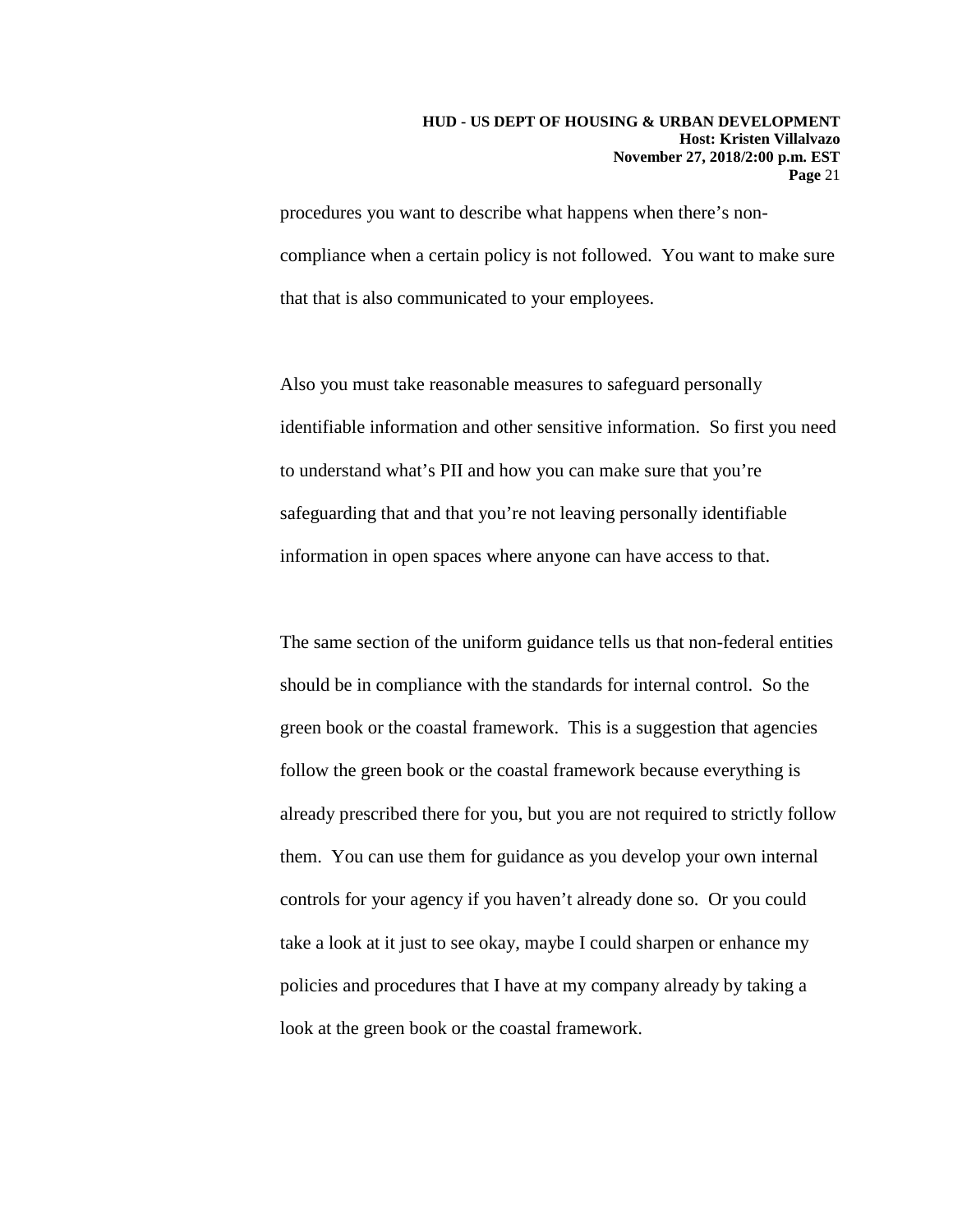Here we have an integrated framework where the green book and the coastal is integrated and you can see what that looks like in the form of a diagram. Pretty much this model is it first defines internal control as a process that's affected by upper-level management. So it's the management who actually define what your controls would be and then they push it down to employees in your organization. So first you want to think of the control environment. What are the integrity and ethical values that are upheld by management and communicated to employees? What's management's commitment to competence and how do they show that?

What's management philosophy and operating style and how does that flow down to the employees in the organization? When you're talking about risk, look at your company's objectives. How do you identify the risk? How do you break it down by process and what type of analysis does your agency do in order to identify the risk and then to manage the changes in the company's atmosphere as your risk level may change?

When you talk about the control activities you want to look at the policies and procedures that you have. How do you then make sure that they're applied correctly? How do you make adjustments for any change? And how do you deal with continuity and any backups that need to be done?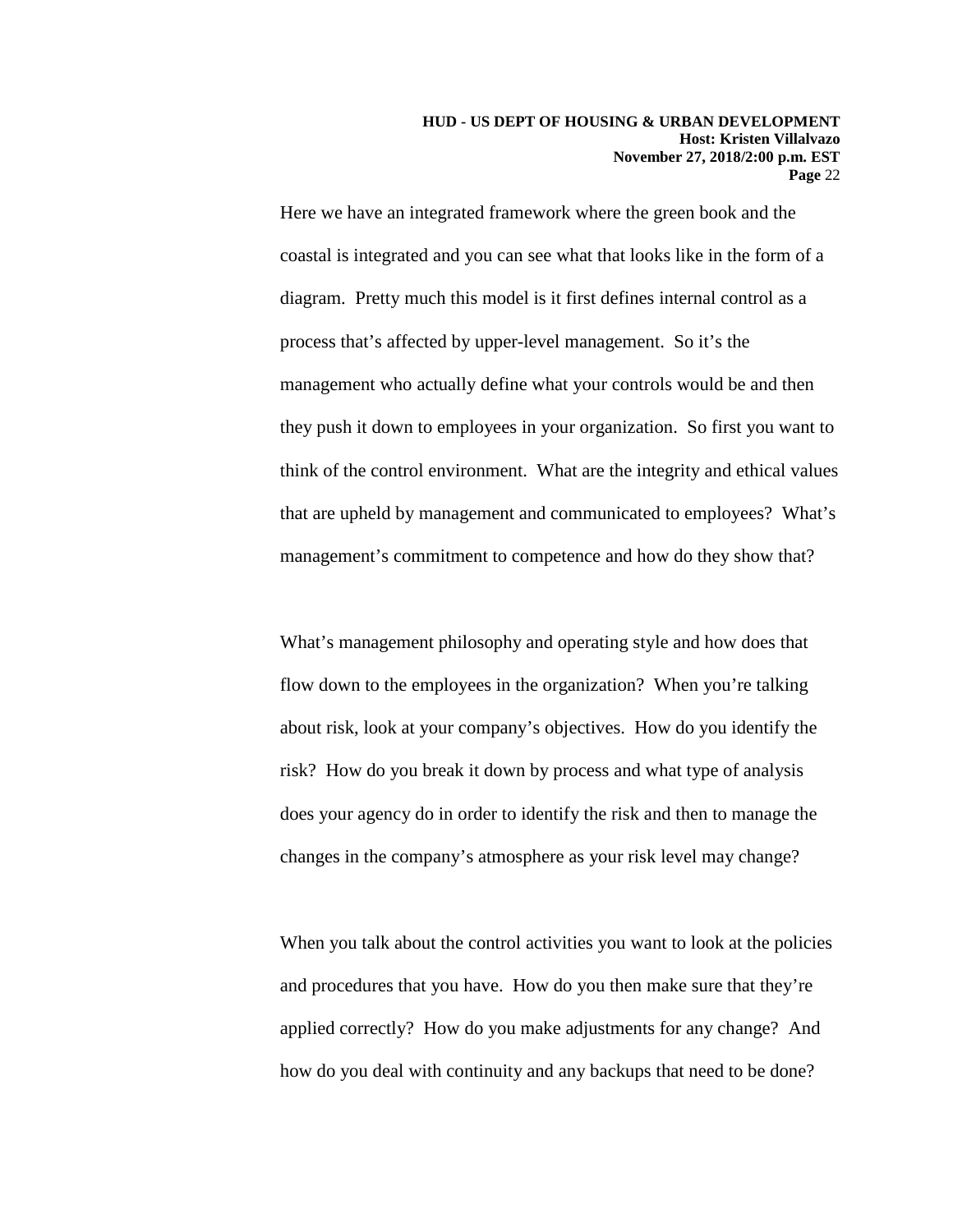**HUD - US DEPT OF HOUSING & URBAN DEVELOPMENT Host: Kristen Villalvazo November 27, 2018/2:00 p.m. EST Page** 23

How does it look when you're talking about the effectiveness of communication or just information that's flowing through your company? What's the quality of that information? Monitoring, what types of monitoring does your agency use? The ongoing monitoring procedures that are performed, are there separate evaluations that are done? How do you treat deficiencies and things like that? So pretty much that's what the green book and the coastal framework together would help you to define and outline. And you could use this as a guide if you wanted to make enhancements to your own internal controls at your own agency. Again, this is not required, just a suggestion.

Good internal controls really do support efficiency. You have your policies and procedures in place. You communicate them to your employees. Everyone is on the same page. You do your monitoring check and you do your tests to see whether or not the controls are operating effectively. Then you realize that it does promote efficiency and effectiveness in the workplace.

It also helps you to maintain compliance with laws, regulations and policies as well as with the grant award requirements. If you know what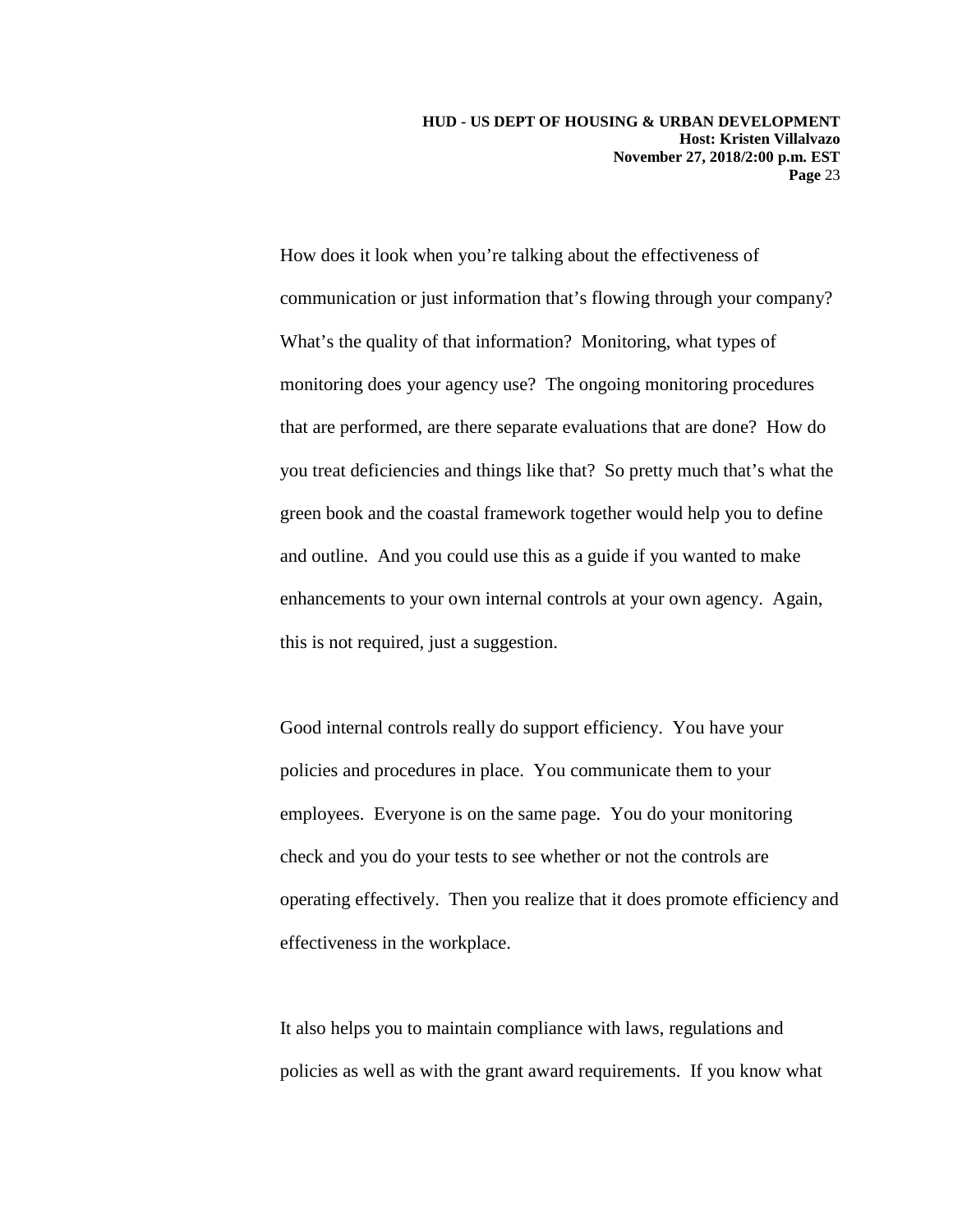the grant award requirements are, you know what the laws are. You document those. You share them with your employees. You provide training to them and you're checking, you're doing your continuous monitoring. Then you can have a workplace where you know that we're maintaining compliance with the applicable laws and regulations. Also, they seek to eliminate fraud, waste [ph] and abuse at the end of the day.

Some additional concepts, management is always responsible for establishing and maintaining controls. It's always the responsibility of the management at your company to do so. Also you want to make sure that controls are applied to not just the manual procedures that are performed at your agency, but any electronic systems that you use; you want to make sure that they're controls in those electronic systems as well.

Also very important to note is that no system of internal control can be considered completely effective. So you want to bear that in mind as you go along. So that's why you have to continuously assess the controls that you implement to see whether or not they're operating as designed.

Finally, you want to consider the cost versus benefit. If it's too costly to implement a certain control, then you may want to consider mitigating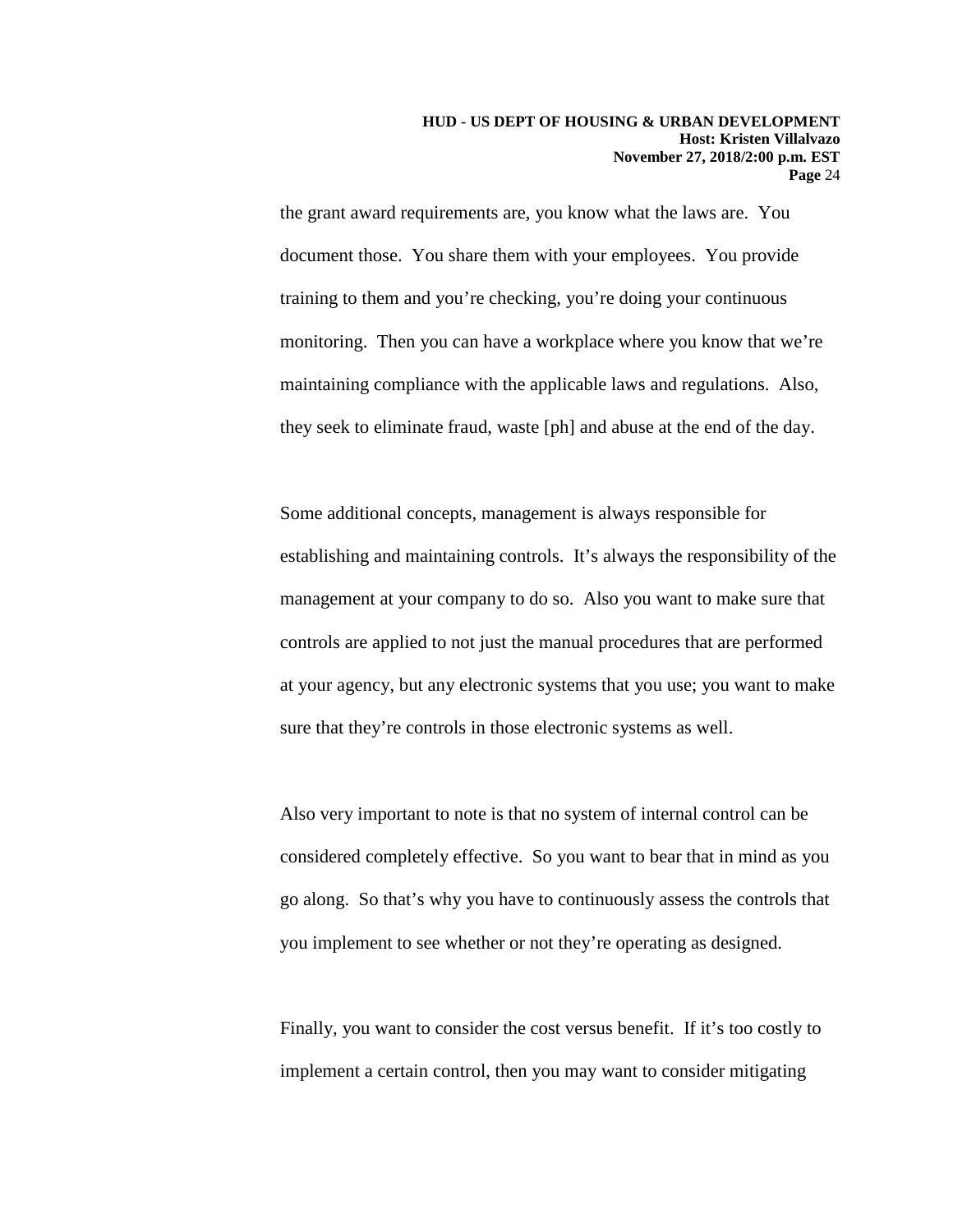controls that could help you to maintain some level of assurance that fraud, waste and abuse is not happening. For example, a lot of smaller agencies, they may not be able to fully segregate certain duties at their entity. However, instead of hiring new personnel which they can afford to do, they will make sure that okay, we're utilizing our board of directors or we're utilizing the executive director to make sure that it's not just one person who's doing everything. Even though we can segregate it to at least five people working on different aspects of a project, you can segregate it enough where you have one main person who's working on something. The executive director comes in and reviews it and then the board of directors also get involved.

The next section of the questionnaire has to do with your accounting system. This really is your general ledger. You want to make sure that it's being maintained by someone who's knowledgeable of accounting practices for one, and then also of how to utilize the system. You want to make sure that each period periodically you're reconciling your financial transactions to the reports that are being produced by your accounting system.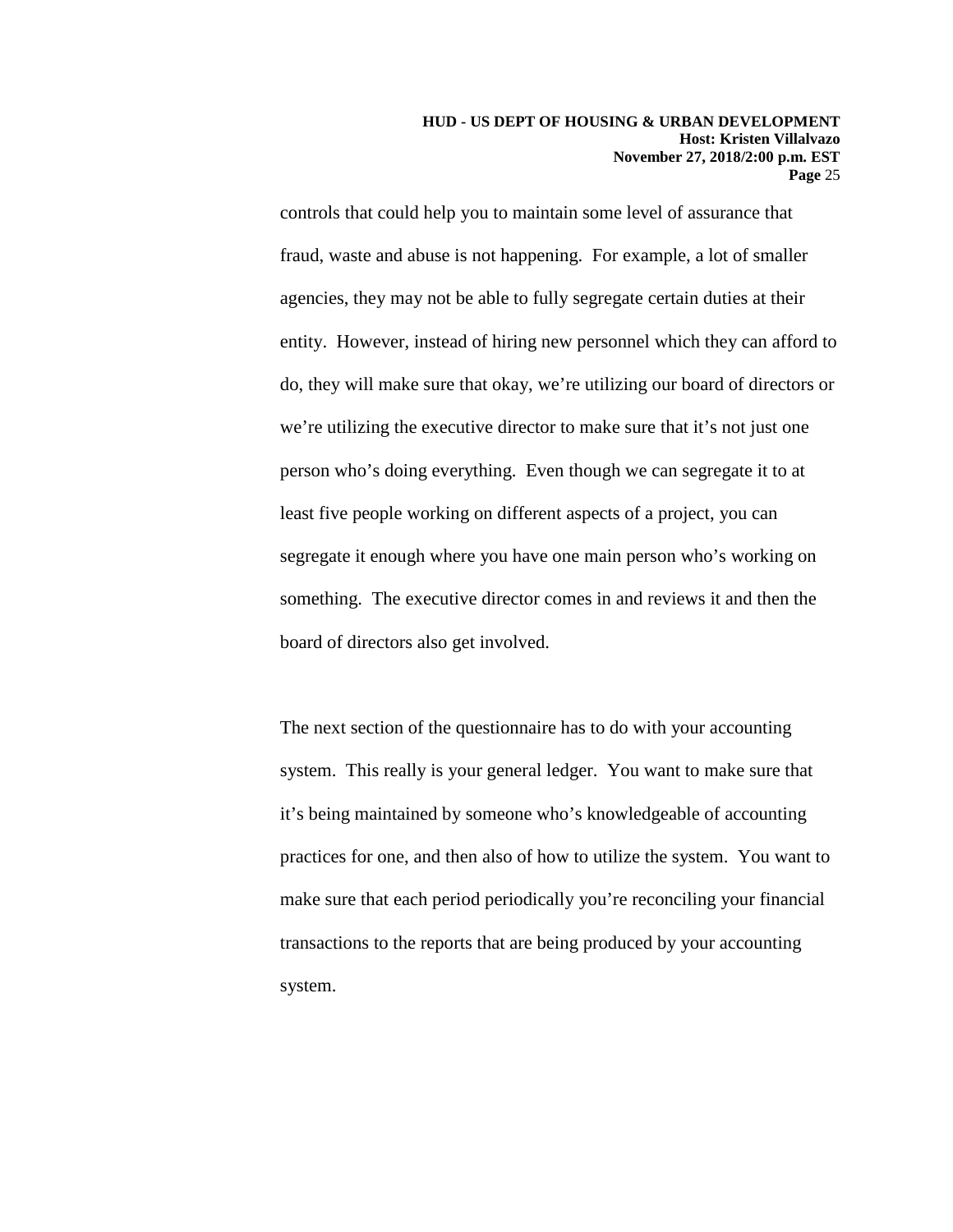Another key thing that you want to make sure that happens is that the person who is entering transactions, you want to have someone like a supervisor to review and reconcile the transactions that the junior level staff had entered the transaction.

Also you want to have a system in place that's going to help you to identify and exclude any unallowable costs from the grant accounting. You know for the HUD grant there are specific transactions that are not allowed for reimbursement under the grant. For example, debt, alcohol, things of that nature. You want to make sure that your system identifies those types of transactions and making sure that those are never included in the fund for this OHC grant program. And also you want to be able to separate direct and indirect costs in your accounting system. So talk to your accounting department, making sure that your system that you have in place is capable of segregating direct and indirect costs.

You can exclude any unallowable costs. You are able to reconcile transactions to reports and also that you have a separate fund in your accounting system for each grant. So as I have mentioned before, you want to make sure that each grant is accounted for separately. Your HUD grant, every year that you receive a grant from HUD you want to make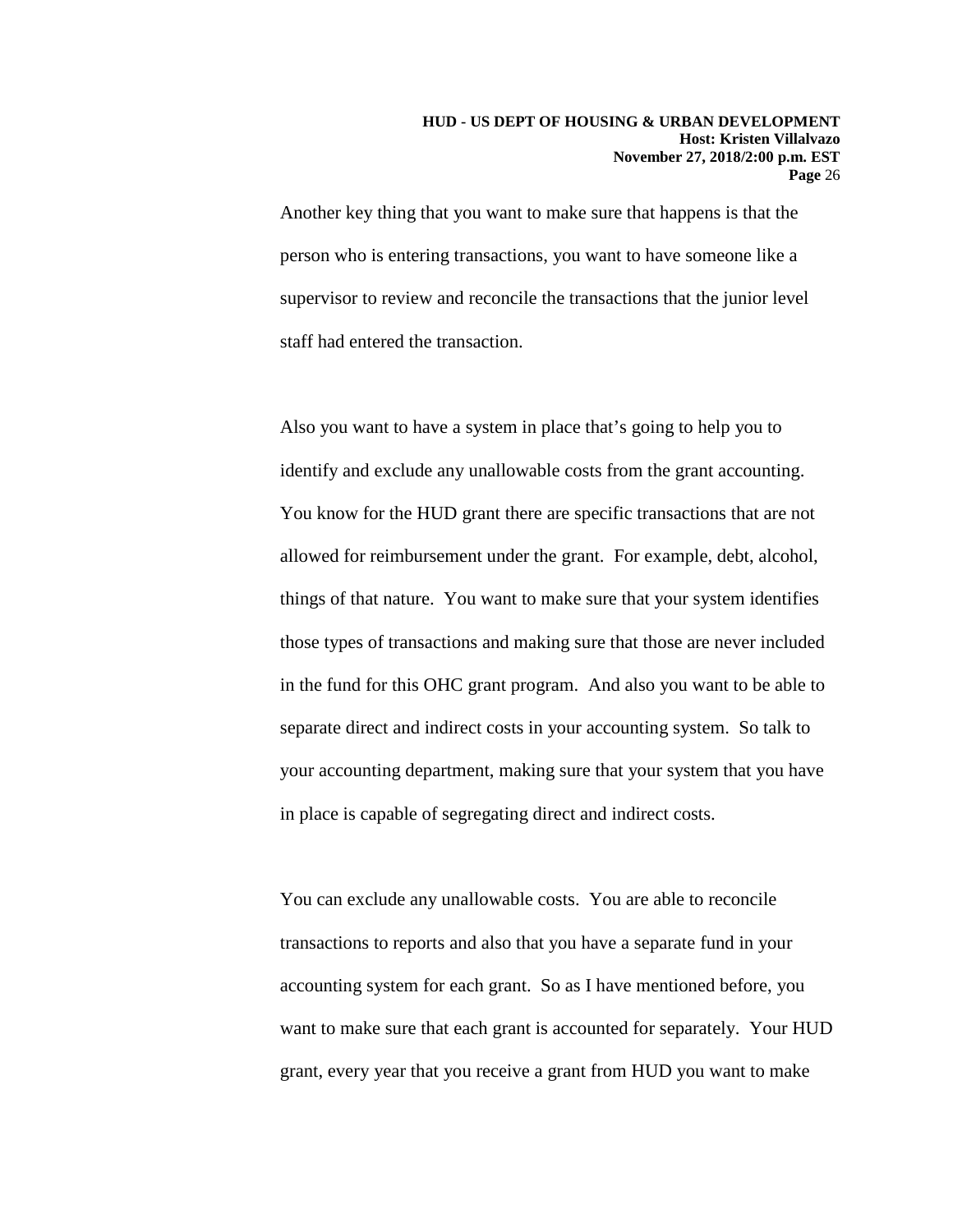sure that there's a separate fund that's set up for that specific year unless you can run reports for that particular grant year showing all of the transactions that related to the HUD program for that year.

The next section that we'll look at has to do with the financial statements. There are different types of statements that we usually look at. Audited financial statements, this the most expensive type of financial statements that you could receive. It's usually performed by an independent auditor and it provides the highest level of reporting that you could get from your financial statements to see whether or not it's in compliance with generally accepted accounting principles or GAAP. Your auditors usually come in and do extensive testing procedures to see whether or not your financial statements were materially misstated or not.

The second type of report is a review. This is less expensive than an audit and it provides you with some assurance. You would say [ph] it provides limited assurance that no material modifications that should be made to your financial statements for them to be in conformance with GAAP and we don't perform testing procedures here. It's mostly done based on analytical procedures to give you some assurance or limited assurance as to whether or not there are material modifications that need to be made.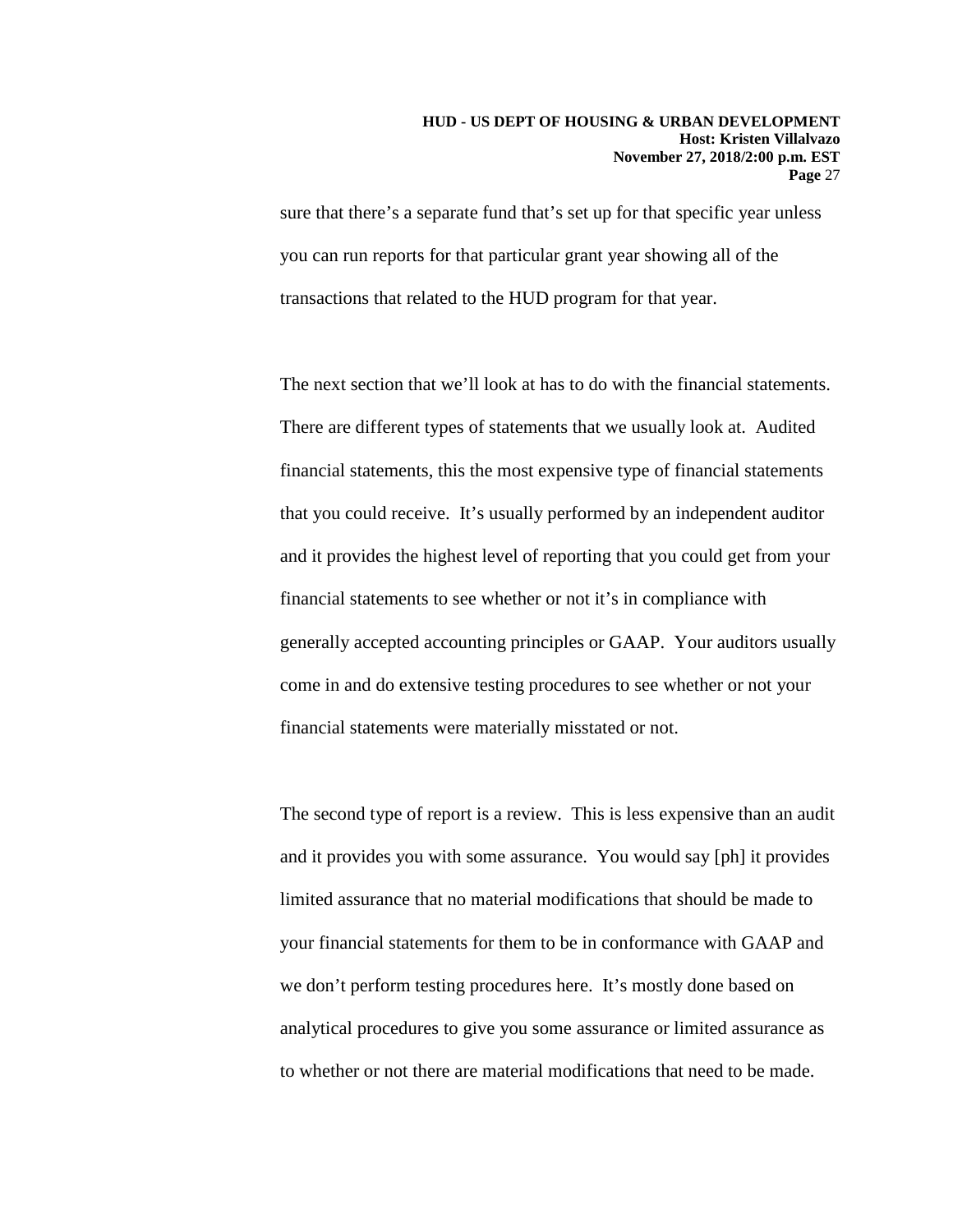The next level or type of report is the compilation. This is the least expensive. It is the lowest level of reporting and it provides no assurance that your financial statements are in conformance with GAAP. So it's basically just a representation by management where the auditors come in and they just compile your statements. No testing procedures were performed. There is no assurance that's provided. So we don't know whether or not it's consistent with GAAP or not.

Agencies that expend \$750,000 or more in federal awards during their fiscal year are required to receive a single audit. It is a type of audit that is different from a financial statement audit. So we want to make that clear. For agencies that do meet this requirement for this grant, you are required to submit that information to your HUD POC once it's completed.

For agencies that do not qualify for the single audit, then you have the financial statement audit that needs to be performed. And I just on the previous slide spoke about the different types of financial reports that can be provided. The audited financial statement is the one that provides the most or the highest level of assurance to say whether or not your financial statements are in compliance with GAAP or not. It is required by the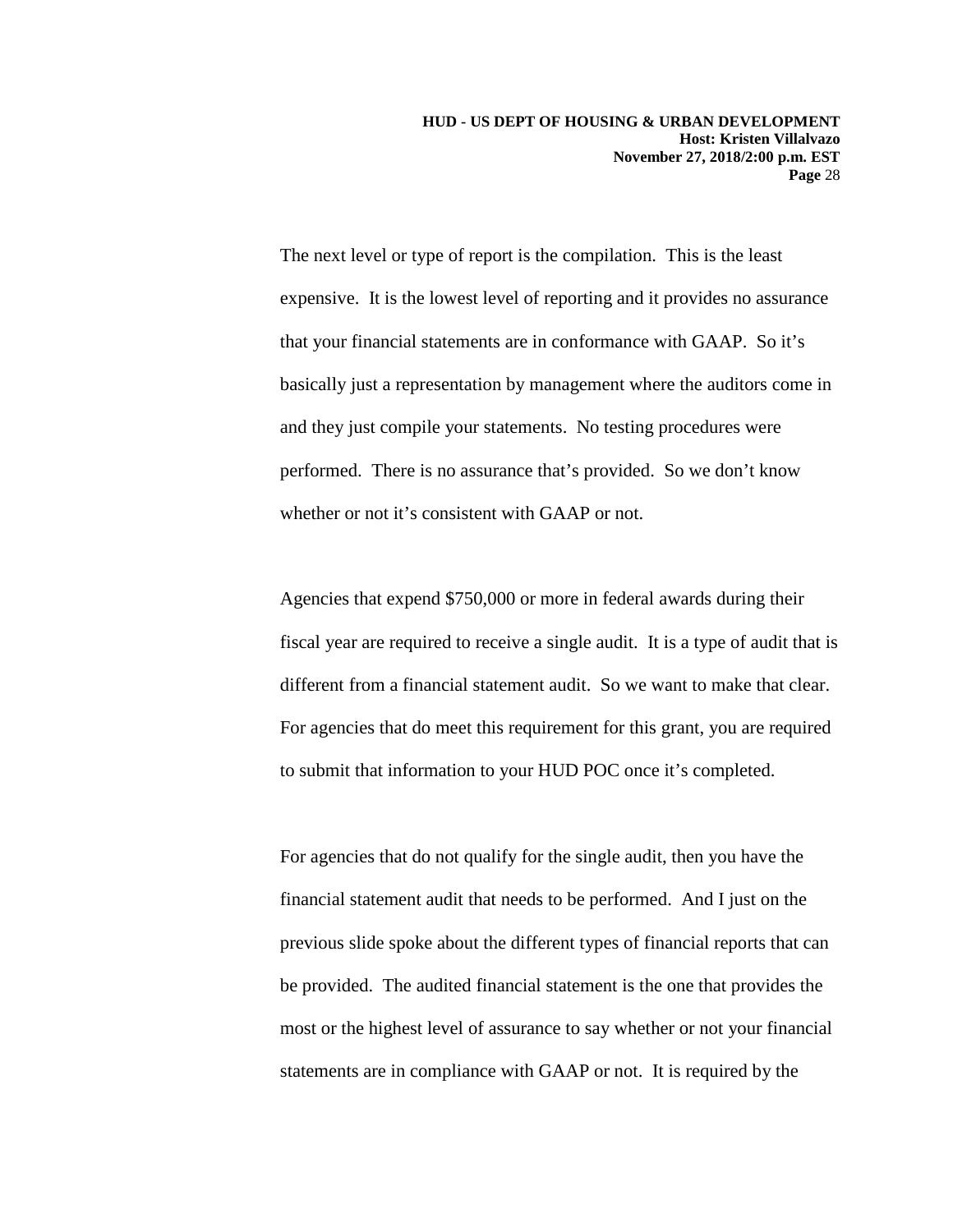HUD grant agreement that agencies receive a financial statement audit at least every two years, but the smaller agent LACAs [ph], they could submit a reviewed or compiled financial statement. It doesn't have to be audited but it has to be at least reviewed or compiled.

For FHFAs [ph] intermediaries or MSOs however, they should always submit audited financial statements to HUD during the grant execution process. The different types of audit opinions that come with the financial statement audit has to do with the unqualified opinion or a qualified opinion, a disclaimer or an adverse opinion. An unqualified opinion is basically where your auditors are indicating that the information that's presented in your financial statement is clean or it's free from material misstatements in accordance with GAAP.

For the modified opinion or the qualified opinion, it's similar to an unqualified opinion except that your auditors are saying that they can't express an unqualified opinion for several reasons. One of the reasons may be that the company couldn't present its financial records in accordance with GAAP. So it's a modified opinion because they can't say it's free from material statements or it's presented in accordance with GAAP because it's not in this case.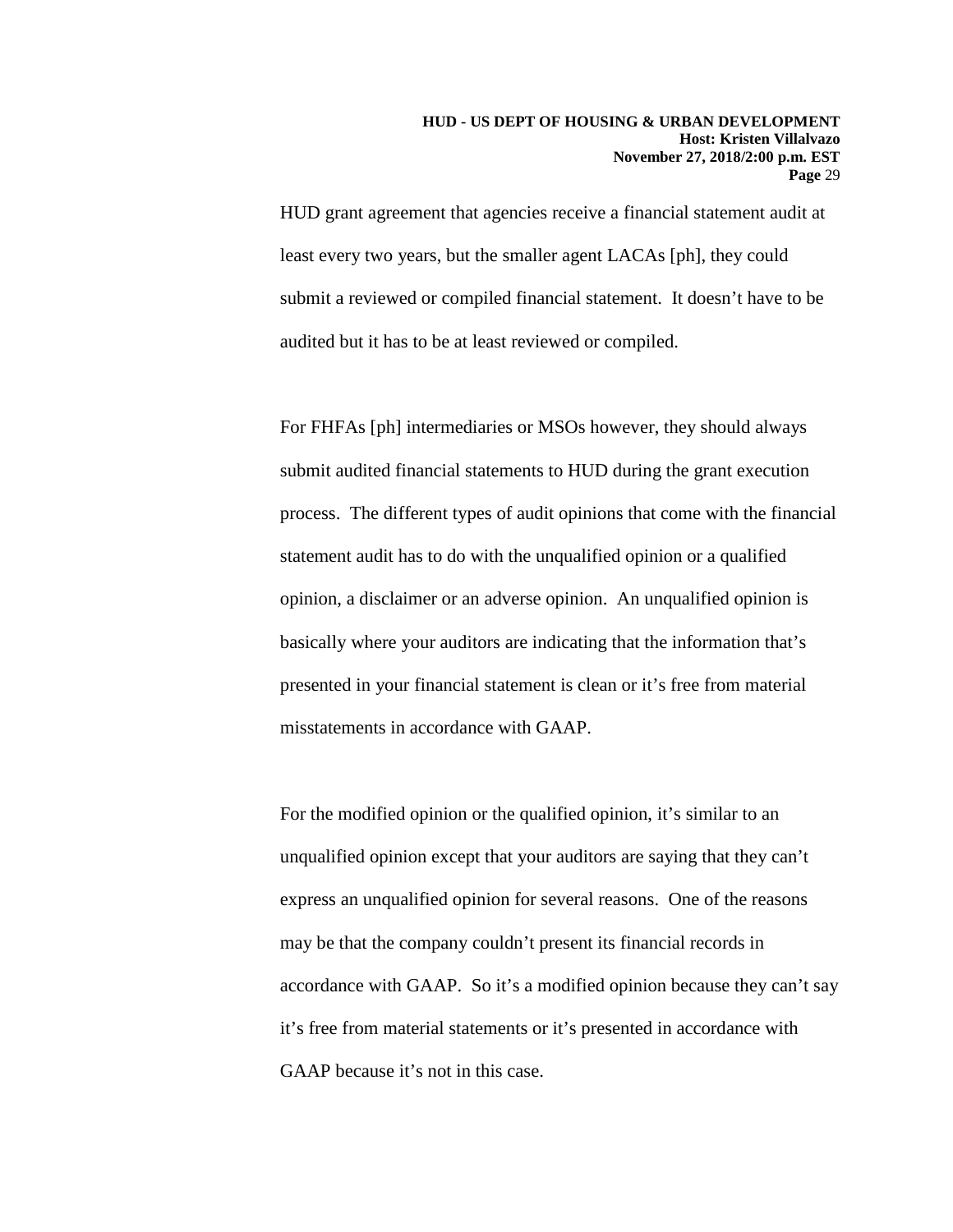**HUD - US DEPT OF HOUSING & URBAN DEVELOPMENT Host: Kristen Villalvazo November 27, 2018/2:00 p.m. EST Page** 30

A disclaimer of opinion, however, is where its auditors are given a disclaimer to say they cannot express a definite opinion. This can be perhaps they had—it can be due to the lack of properly maintaining financial records or if they didn't have sufficient support from management. So your auditors are disclaiming and saying they can't express an opinion. Or an adverse opinion is where the auditors are saying that there's been a gross misstatement and possibly fraud in the preparation of the company's financial records. So that's what those different types of audit opinions mean and these are relative to financial statement audits.

When we talk about procurement, this is another section of the questionnaire. So procurement is really the purchase of commercially available goods or services that's in connection with a grant supported project or a program. So any purchase that you make with the HUD funds could fall into the procurement category. You want to make sure that you have policies and procedures for procurement.

In the past it was only required that agencies who expended over \$25,000 in HUD OHC funds procuring goods or services that they needed to have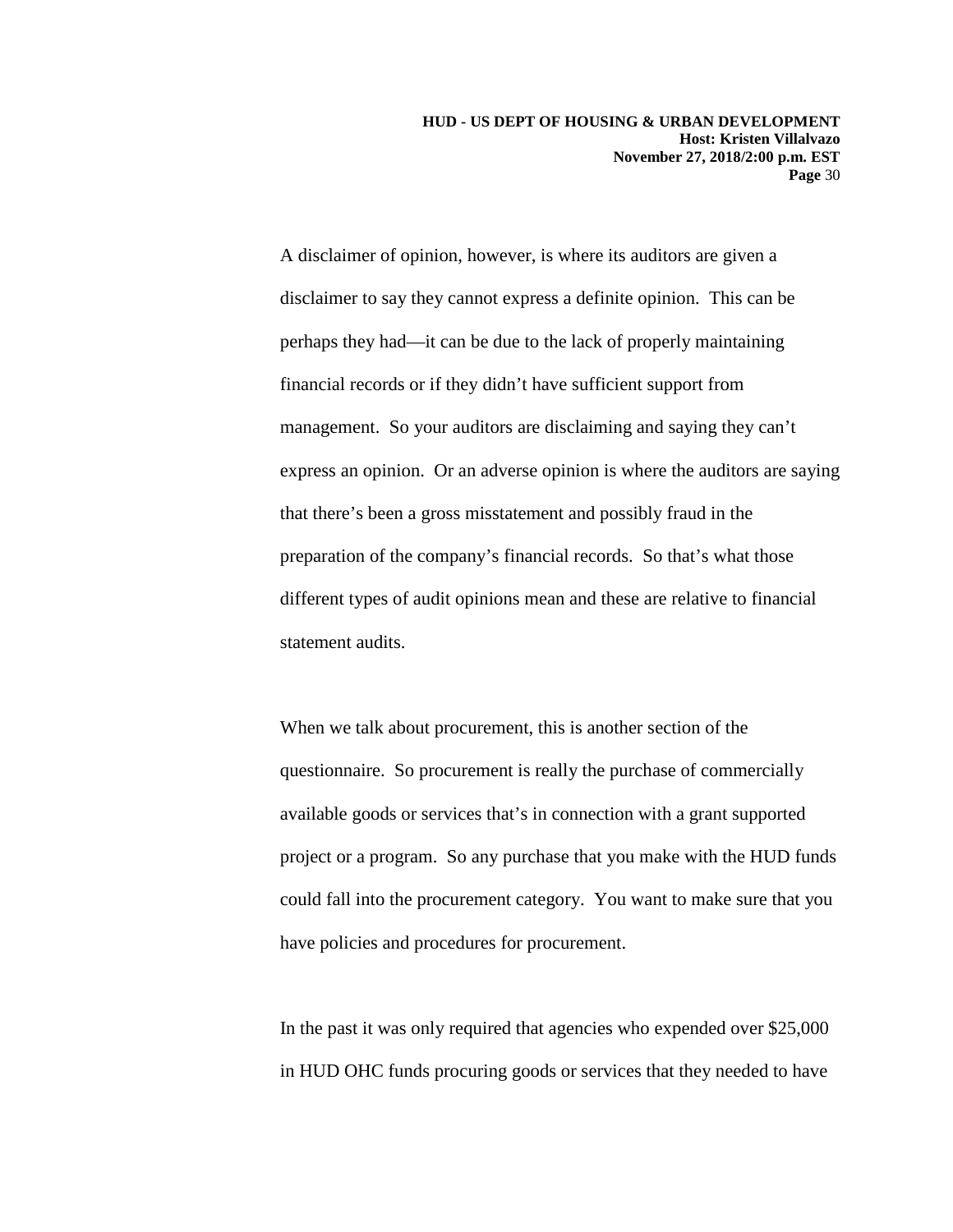policies and procedures, but the new uniform guidance requirements has changed and it now requires that all agencies have procurement policies and procedures if you're going to be using the HUD funds to purchase commercially available goods or services.

So again, your policies, these are clear and simple statements of how your agency intends to conduct the services and giving the employees who will be involved in the procurement process a set of guiding principles for how they will make their decisions going forward. The procedures though, they describe how each of your policies will be put into action. So it talks about who's going to do what, what steps they need to take in order to do what, and what forms and documents must be used for the different type of procurement methods.

There are five methods of procurement. So your policy needs to speak to each of these if they're applicable to you. We have agencies where only the micro-purchases are applicable to them. So they only have policies and procedures for micro-purchases. That's fine.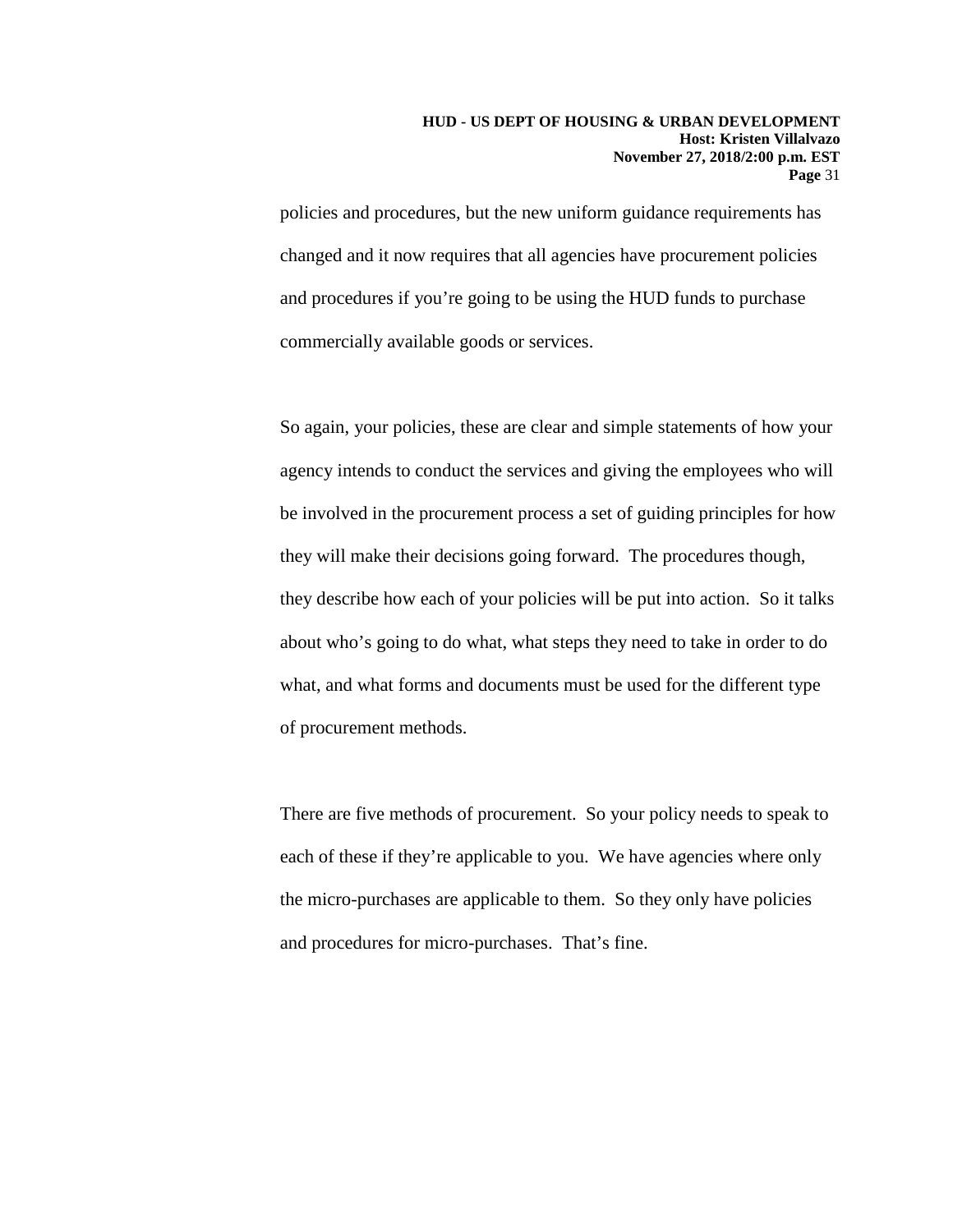You want to design procurement policies and procedures that suits your agency's needs and it's not always a one-size-fits-all. You have to do it. You have to make sure that your policies are specific to your agency.

So the first type of procurement method or first method of procurement is for micro-purchases and it's for purchases up to \$3,000. With these types of procurements you don't need to have quotations or proof that you have multiple quotations or anything like that in your documentation. So you would just document how you treat those and you also want to document how you made sure that you're using equitable distributions for how you're making your selections for who to purchase it from.

For small purchases these are for purchases above \$3,000 up to \$150,000. You do need quotes from companies or vendors. So you want to document your process for that. However, you do not need costs or a price analysis to be documented.

For sealed bids these are for purchases of over \$150,000 and usually for construction process. Price is usually a major factor so you want to document how your procurement department will look at that, what documents need to be used for sealed bids, how the bids will be done. All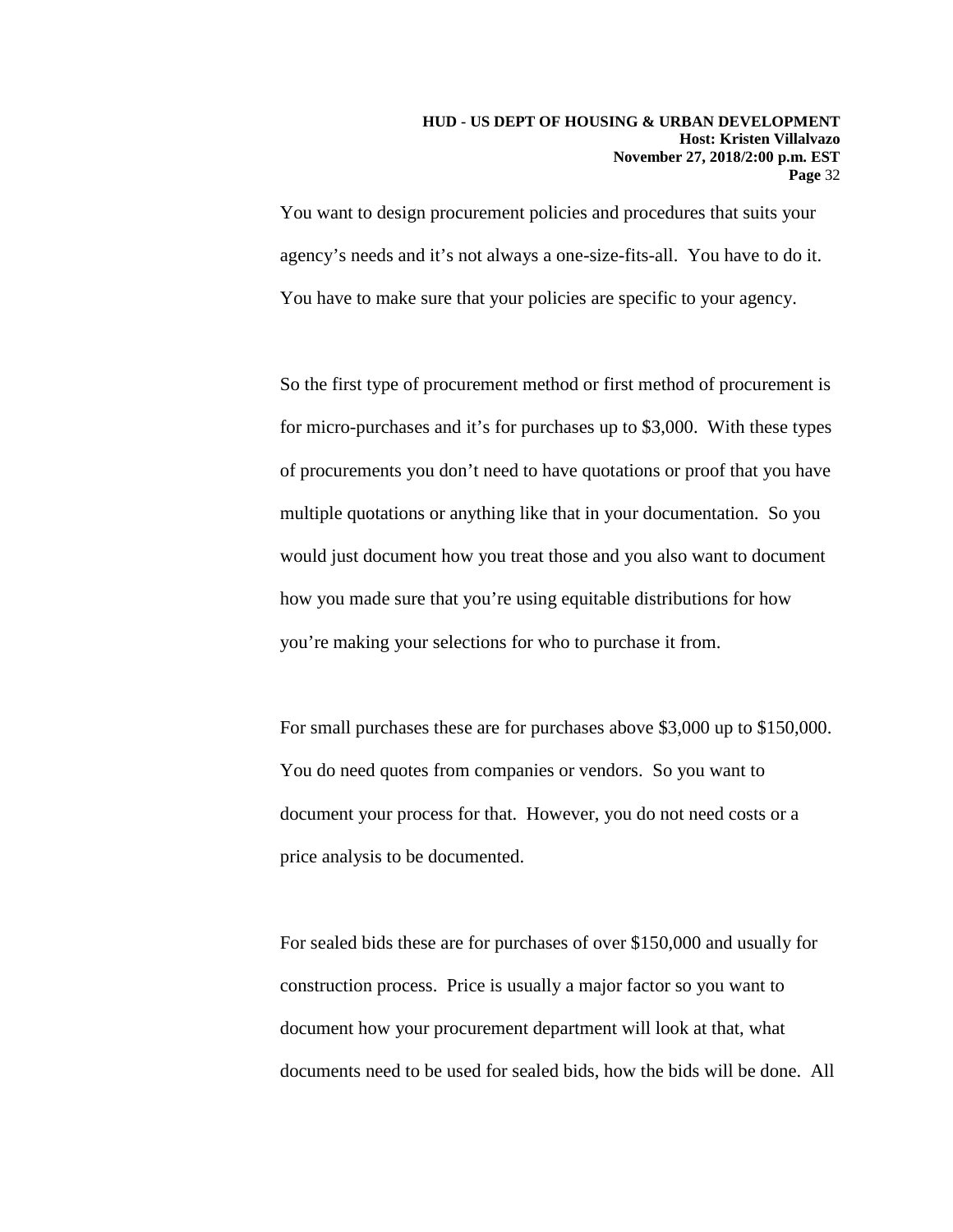of that must be documented and the procedures also need to be documented as well.

For competitive proposals for purchases over \$150,000, these are usually fixed price or cost reimbursement proposals. You do need a request for proposals with the evaluation methods that you're considering. So all of those should be documented in your policies and procedures. And for each procurement file, if it has specific evaluation methods you want to make sure that those are documented as well.

For a sole source method of procurement these are usually unique transactions where there's no competition necessary but you do want to have a justification for your sole source purchases. And also in your policies and procedures you want to document the type of instances where this procurement method may be used. We do offer a training on procurement. That's coming up in December where we talk about each of these methods of procurement in detail and help agencies to clarify how you would go about documenting each of these methods of procurement.

Conflicts of interest. The uniform guidance part 200.318 talks about conflicts of interest. It really lets you know that you must—and whenever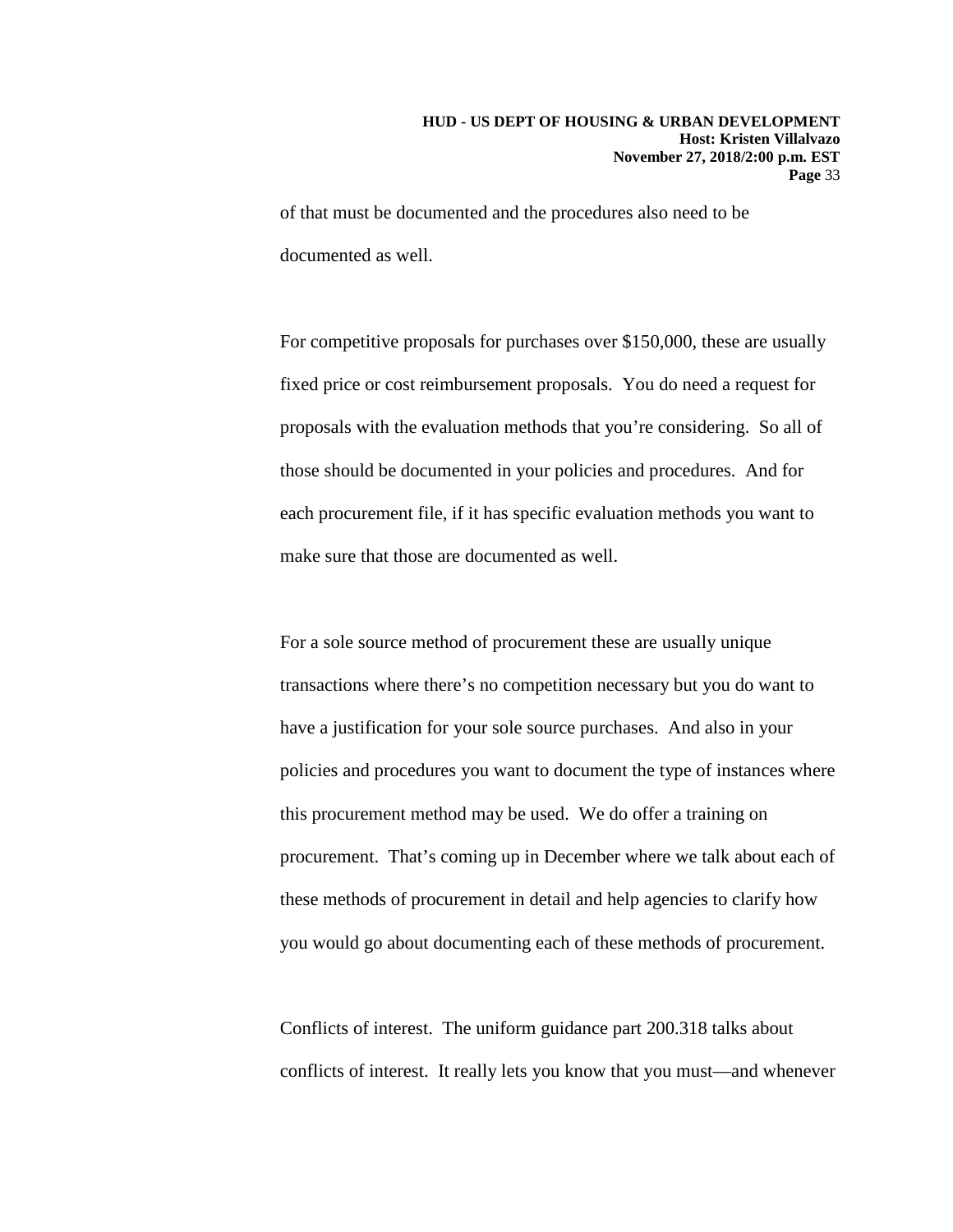### **HUD - US DEPT OF HOUSING & URBAN DEVELOPMENT Host: Kristen Villalvazo November 27, 2018/2:00 p.m. EST Page** 34

you read the uniform guidance and you see must, you know that your entity has to follow these guidelines strictly. If it says should then you can use it as something that's cautionary or it's suggestive, but when it says must you have to do it.

So you must maintain written standards of conduct for that covering conflict of interest and governing acts [ph] of your employees that are engaged in the selection award and administration of contracts. So please refer to this part of the uniform guidance which talks about the procurement standards and the conflict of interest statements that you must have documented. It says that you have to make sure that you have conflict of interest governing the actions for anyone pretty much in the procurement department.

No employee officer or agent may participate in the selection award or administration of a contract that's supported by a federal award if he or she has a real or apparent conflict of interest. Then it goes further to give you an example of where conflict of interest may arise and that's basically where that employee officer or agent and a member of his or immediate family, his or her partner or an organization which employs or is about to employ any of the parties that I just mentioned, has a financial or other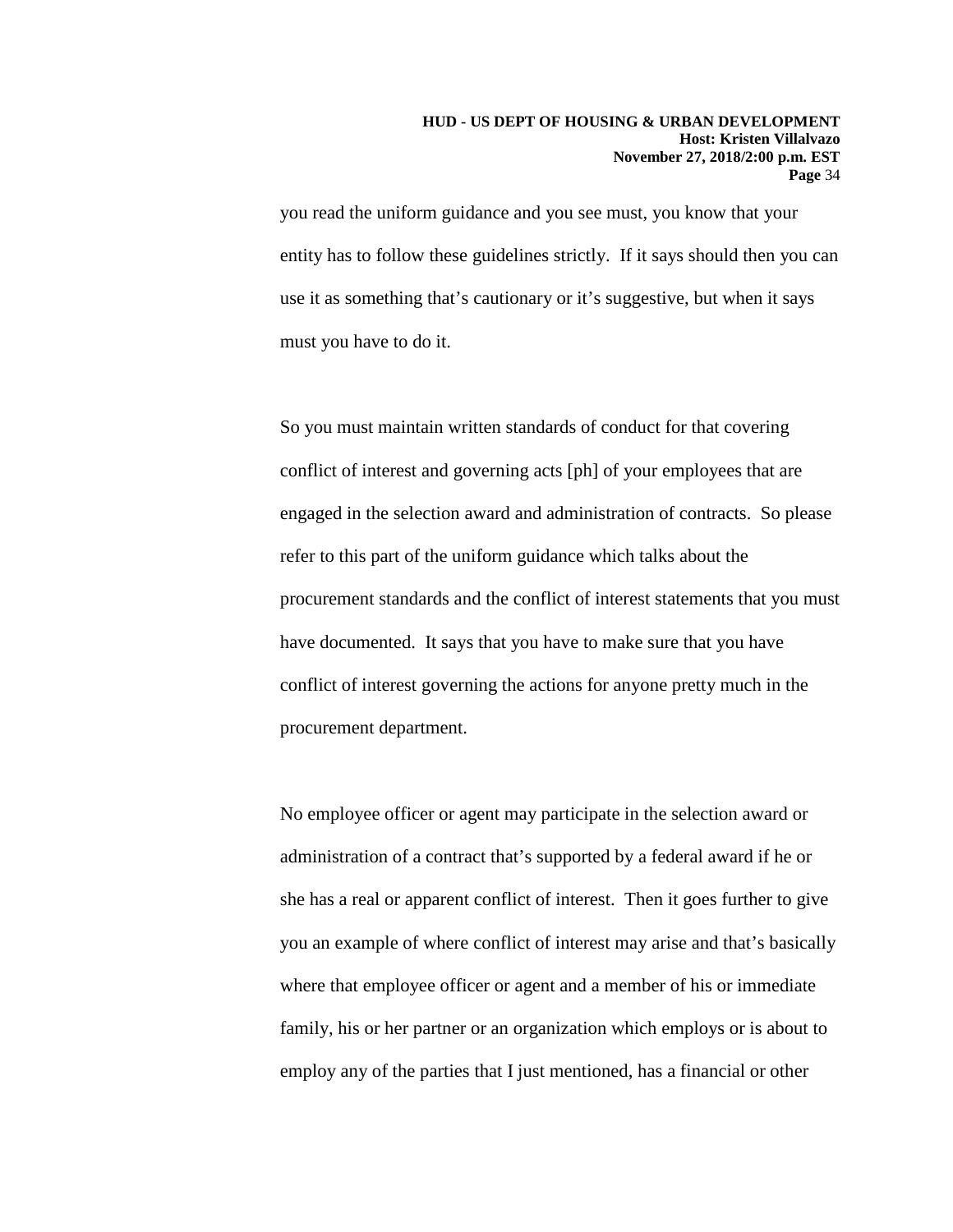tangible interest or personal benefit that they could gain from that contract. So you want to pay particular attention to that.

Also you want to make sure that you have written standards of conduct for how you treat any type of potential conflict of interest, whether in factual or appearance. You want to make sure that you have all of those documented. HUD had an integrity bulletin in 2016 talking about seven keys to handling conflicts of interest.

First you want to know the requirements. So first you want to look at the uniform guidance, the section on conflict of interest. Make sure you read through and document that in your company's standards for conflict of interest. Then you want to train your employees so it's not only in your documented policies and procedures, but your employees know what's required of them.

You want to also create procedures that are in compliance with your policy for treating conflict of interest. Make sure that you're implementing your regulations of the uniform guidance as they relate to the conflict of interest. Know the consequences and also you want to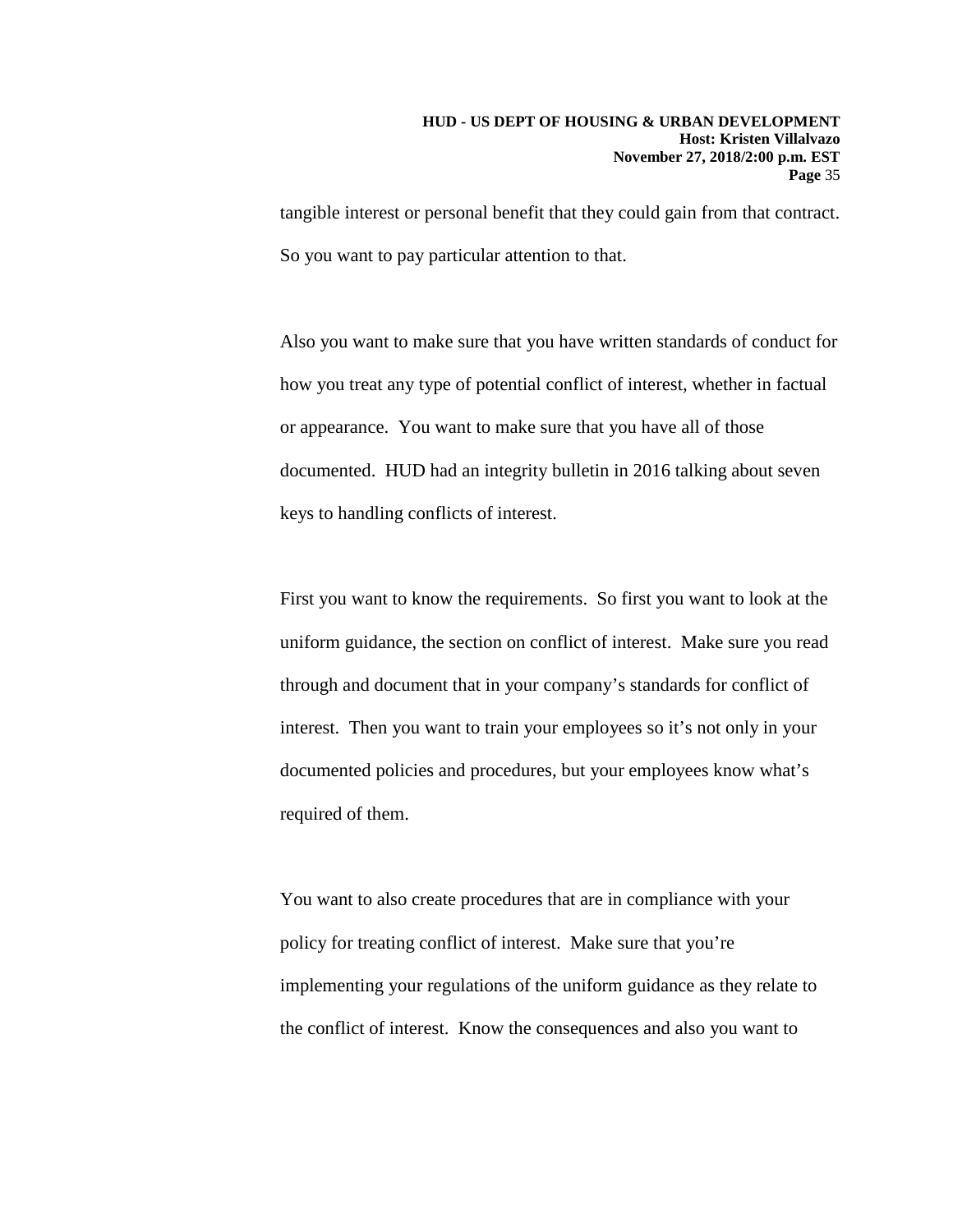make sure that you document the consequences for having conflict of interest.

Request an exception. So if you see where there's a potential, you want to make sure that you're disclaiming that and then get help. If you need assistance, you're not sure what to do, how to treat something, you're not sure if this is a conflict, then you want to get help. So you could reach out to your HUD POCs and see who you could speak to in order to get further assistance.

When we talk about personally identifiable information, the uniform guidance does give us a definition of what that even means. This is also called PII and so it means information that can be used to distinguish or trace an individual's identity, either alone or when it's combined with other personal or identifiable information. So information that can be linked to a specific individual and this can include—you can find some of the information in phone books or public websites or public listings. But they could include your first and last name, someone's address, work phone number, email address, home phone number and things like that.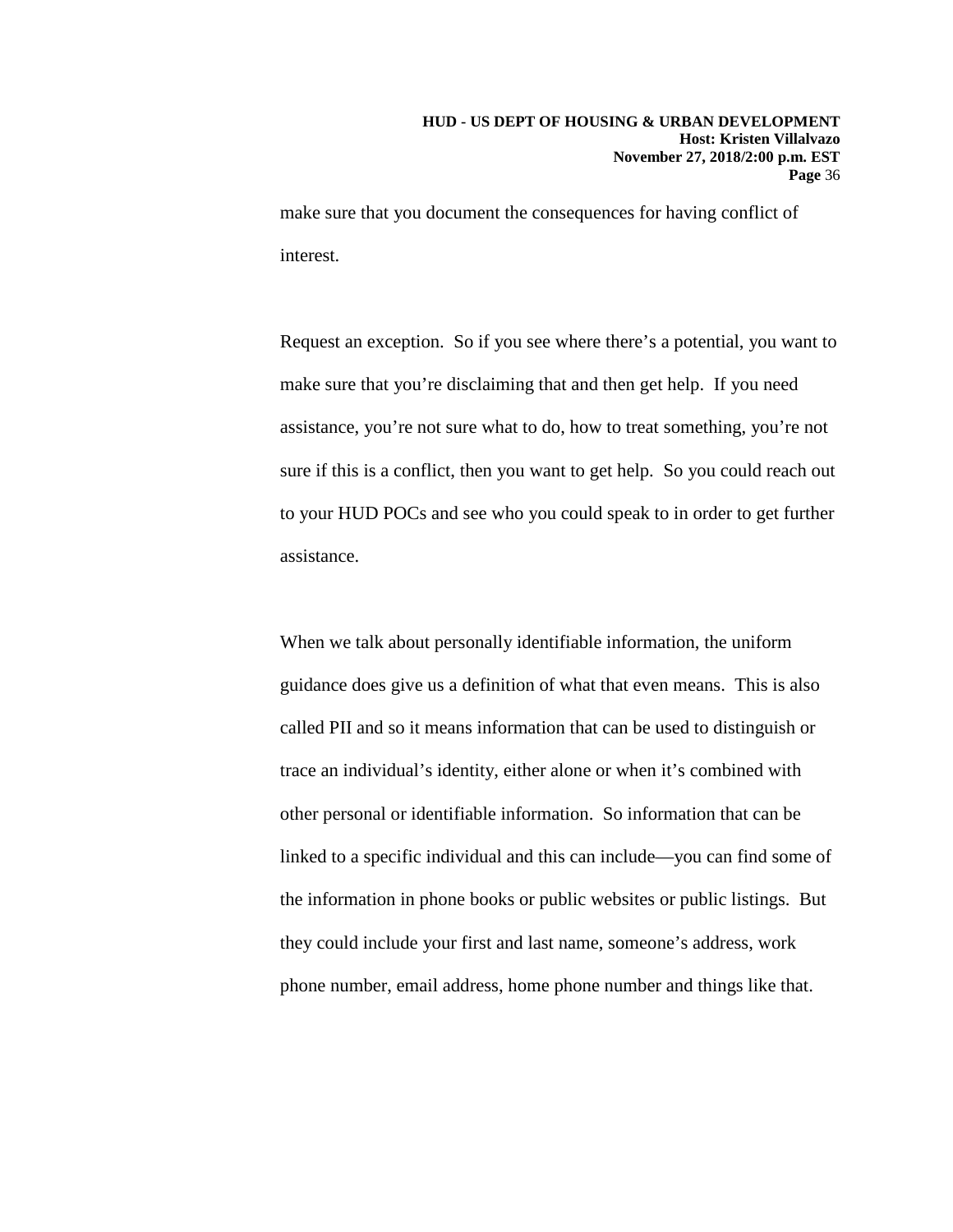So PII is not just a one-size-fits-all type of thing either. It's a case-by-case basis and you want to note that I may have a particular set of information here but once it's linked and it's not considered PII in and of itself, but once it's linked with additional information and made publicly available, then it becomes you issuing PII to the public, and that could pose the clients or whomever you're dealing with at risk. So you want to pay particular attention to that and you want to make sure that you have policies in place to safeguard PII. And you want to make sure that whatever your policies are at your company you want to make sure that your employees are aware of what those policies are and that you're checking to make sure that PII is safeguarded.

So again, agencies should have policies and procedures in place to ensure the safeguard and disposal of PII including how you're storing it. Who's responsible for protecting the information and what disciplinary actions you're going to take for those who don't adhere to your policy? And all of this needs to be communicated to your employees so that they know what's at stake.

The next section has to do with quarterly financial reporting. The quarterly financial reporting of the questionnaire talks about the reporting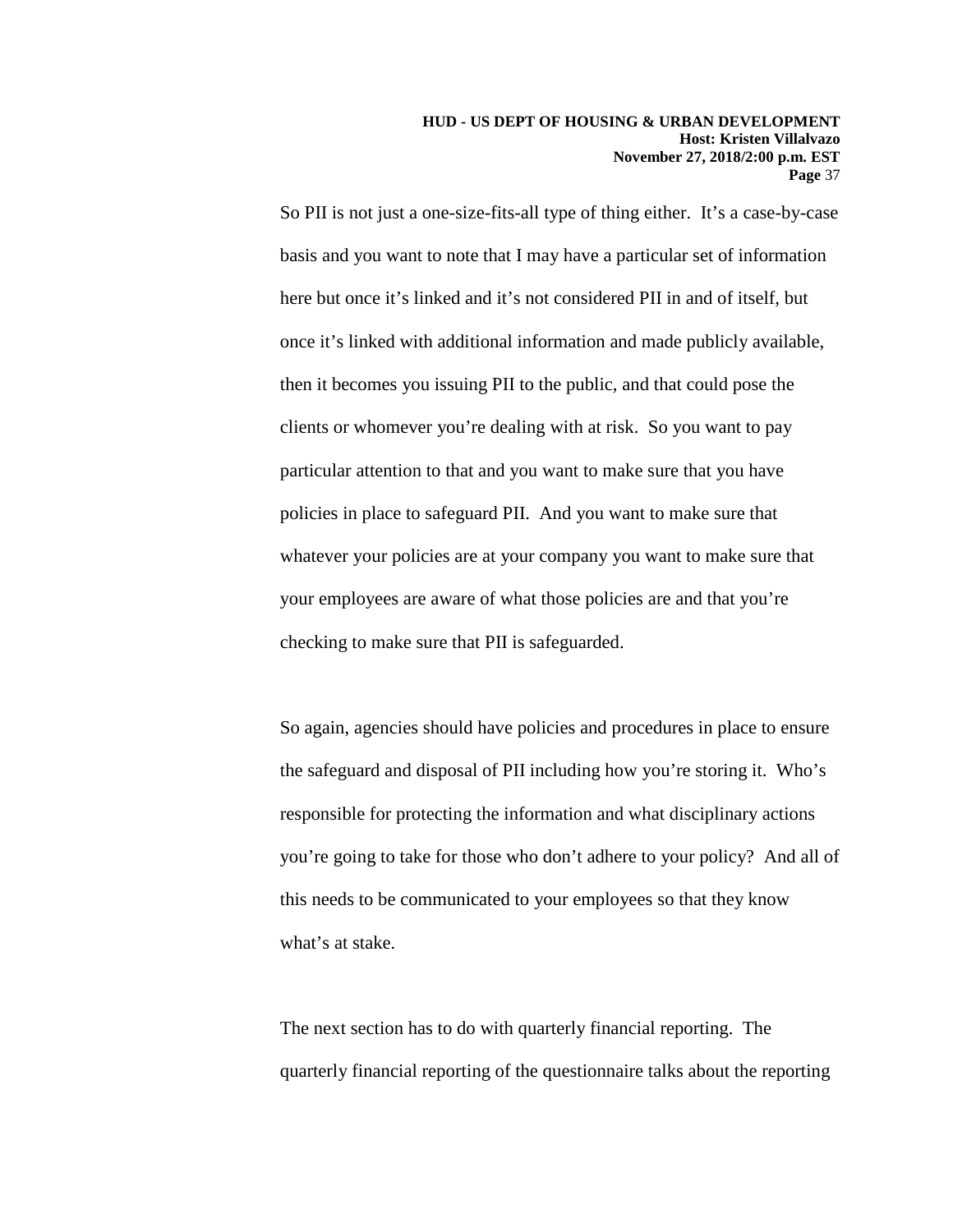requirements per the HUD grant agreement, the billing methodology that agencies use and budgeting, the budgeting process that you use during the grant execution process. So for LACAs and sub-grantees as well as any parent agency that provides direct housing counseling, you are required to submit each quarter and at the end of the grant your name, address and grant number as they appear on your grant document, the start and end dates for the period that you're reporting on.

You want to identify each counselor or employee whose time is going to be charged directly to the award. You want to list them by name and title, their hourly rate and then the hours that you're billing for that period. Also you want to list if you are using fixed price or if you're approved to use fixed price reimbursement then you document your fixed price amount and the line items of the types of services that you provided and how many of them you provided should be documented.

The next thing you want to document is an itemized accounting of actual costs. So salary and fringe, marketing, any capacity building costs, audit fees, things like that. You want to itemize those for each period and cumulative to date. Then also to include the required certification which is basically saying by signing this report I certify that to the best of my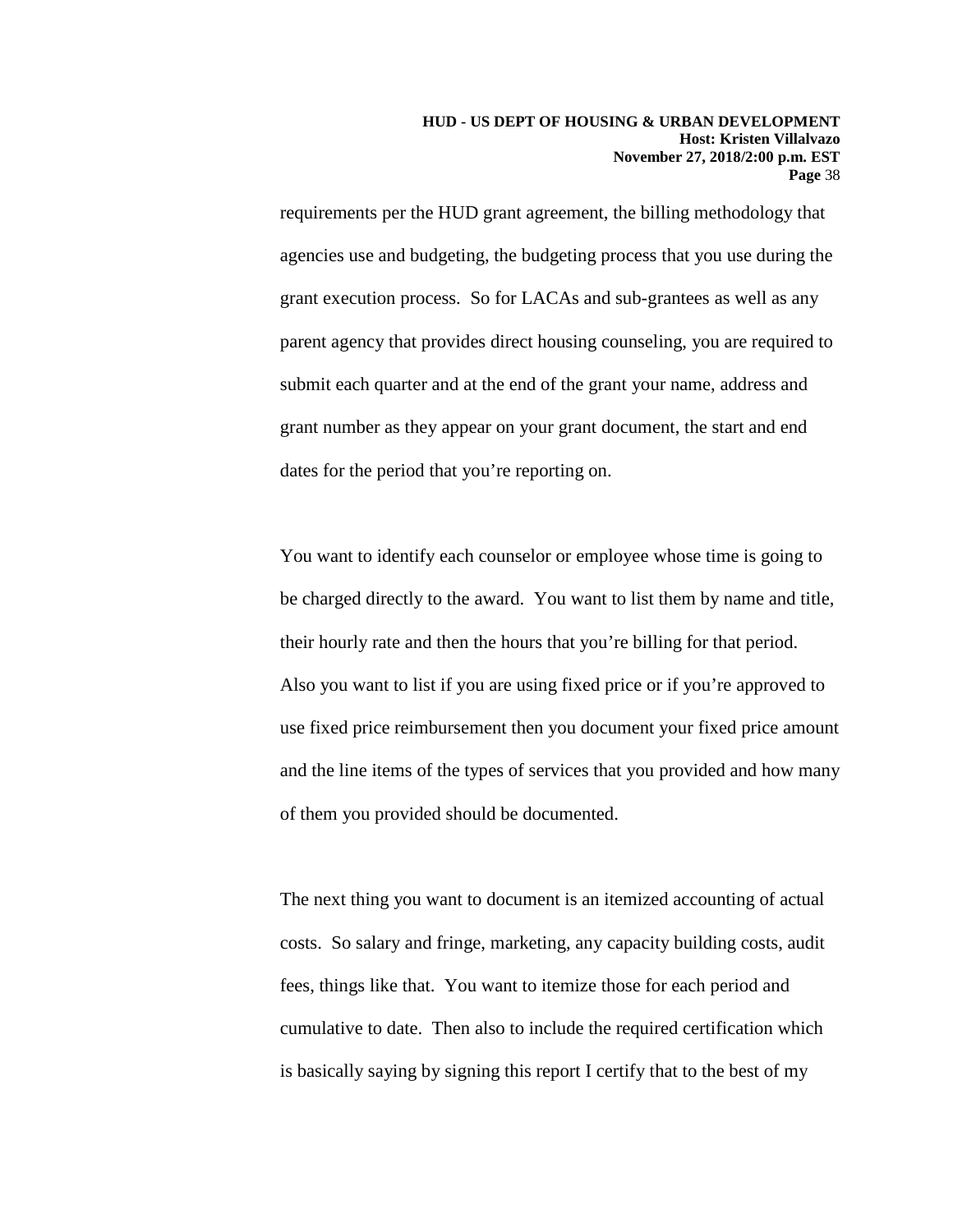knowledge the expenses that are being submitted for reimbursement are true and consistent with the terms and conditions of the award.

For intermediaries, FHFAs and MSOs, if you do not provide direct housing counseling services, then you want to report on your suballocation. So a listing of your sub-grantees or your branches, their corresponding housing counseling amounts. For each quarter and period to date you want to include how much you have paid them or how much you reimburse them for that period and your subsequently submitting to HUD for reimbursement.

Also you want to itemize your admin costs. So these are costs that you as a parent agency incurred for running the program but you want to itemize that. Maybe you're charging the salary for someone who does the reporting. They work directly with your subs, gather the information. So you want to include their salary and fringe. Maybe you also provide training to your sub-grantees that you wanted to include in your admin costs. You want to itemize all of those and show the amounts incurred each quarter and then cumulative to date.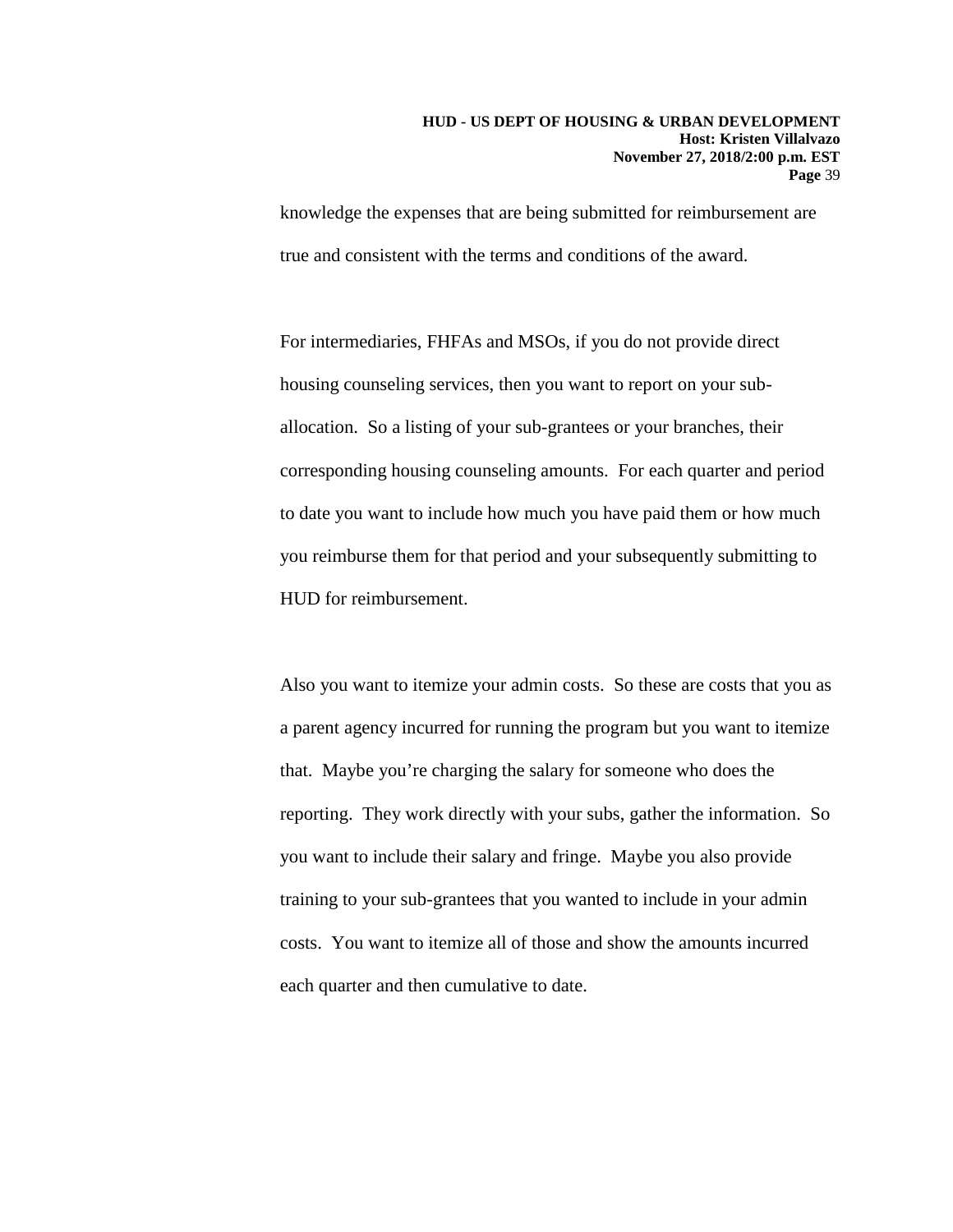Then you also want to document your billing methodology where you're explaining your methodology for reimbursing your sub-grantees or your branches. So you want to talk about the frequency. What is the process that you use? What documents do you review to make sure that the cost that you paid your subs or your branches for, they were actually for costs that are directly allocable to the HUD grant award.

The HUD form 9902 which is really a programmatic requirement. And LACAs and sub-grantees are also required to submit that to HUD as well. Then for parent agencies you also must submit the federal financial report, which is the SF Form 425 for each quarter as well as one for the end of the year. The billing methodology that you submit should be consistent with the methodology that was approved during the grant execution process. I know everybody is going through the grant execution phase right now and you're developing your budgets. You're looking at your assumptions and things like that.

In the methodology that you submit you want to make sure that it's consistent with the approved budget. Whoever you budgeted for during the grant execution phase you want to include them during the grant year. Of course if there are changes then that's when you would talk to your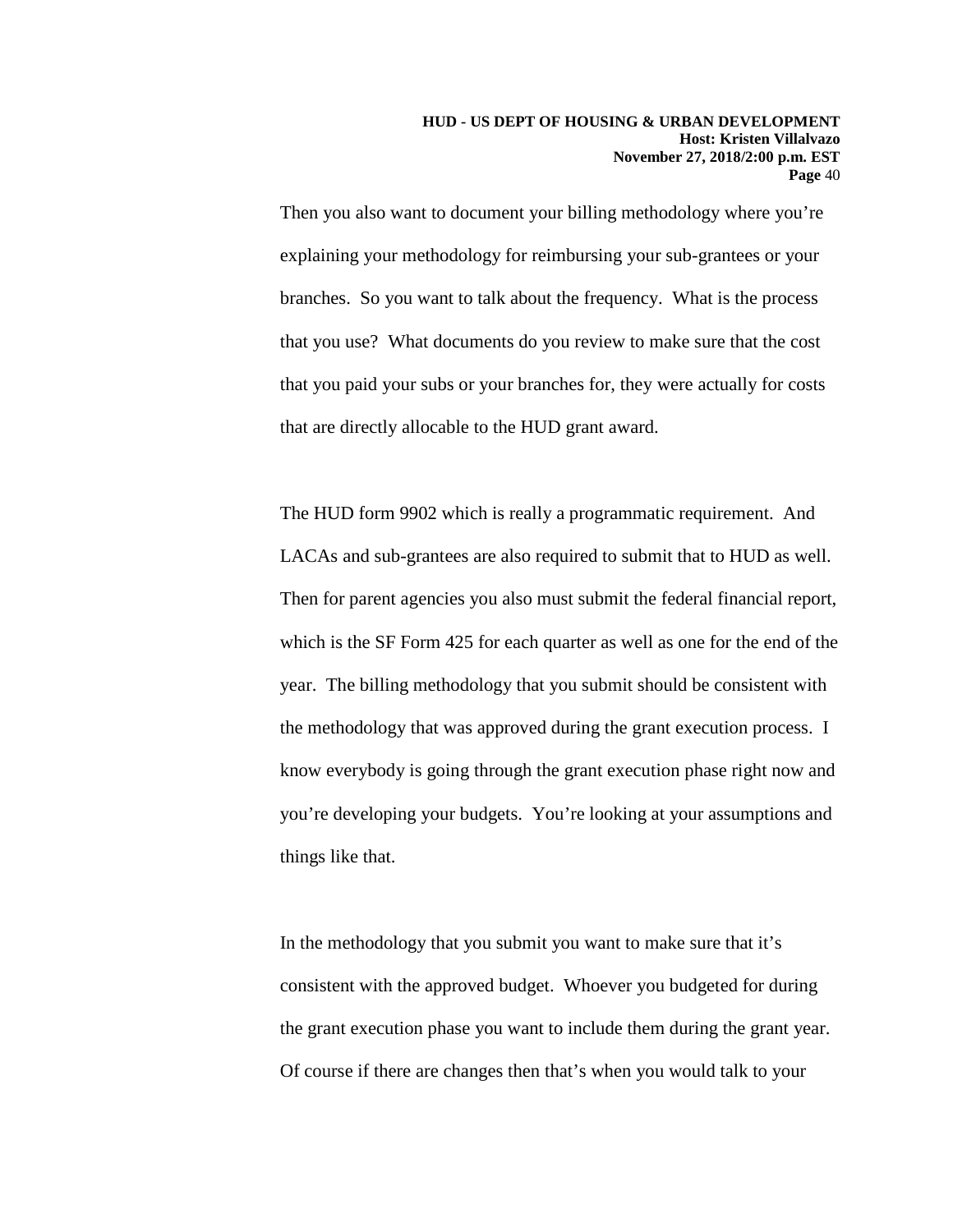HUD POC and submit a budget for revision to your HUD POC and have them review and approve that.

The methodology should also clearly demonstrate that the agreed upon methodology is being used to charge HUD. And if you're using fixed price reimbursement you want to document your methodology for making sure that the costs for each fixed price line item don't exceed the actual costs for those line items, and that should be documented in your methodology.

All grantees that have fixed price reimbursement, again, you want to document that actual expenses must be reasonable and the fixed price line items don't exceed the actual costs. And then for the itemized accounting of actual costs you want to provide a detailed, comprehensive itemized accounting for actual costs showing the expenses for each quarter and the grant period to date also. So you want to have a column that's for this quarter that you're reporting on and then a cumulative to date column as well.

You want to make sure that the accounting is consistent with your approved budgetary line item. So if you were not approved for that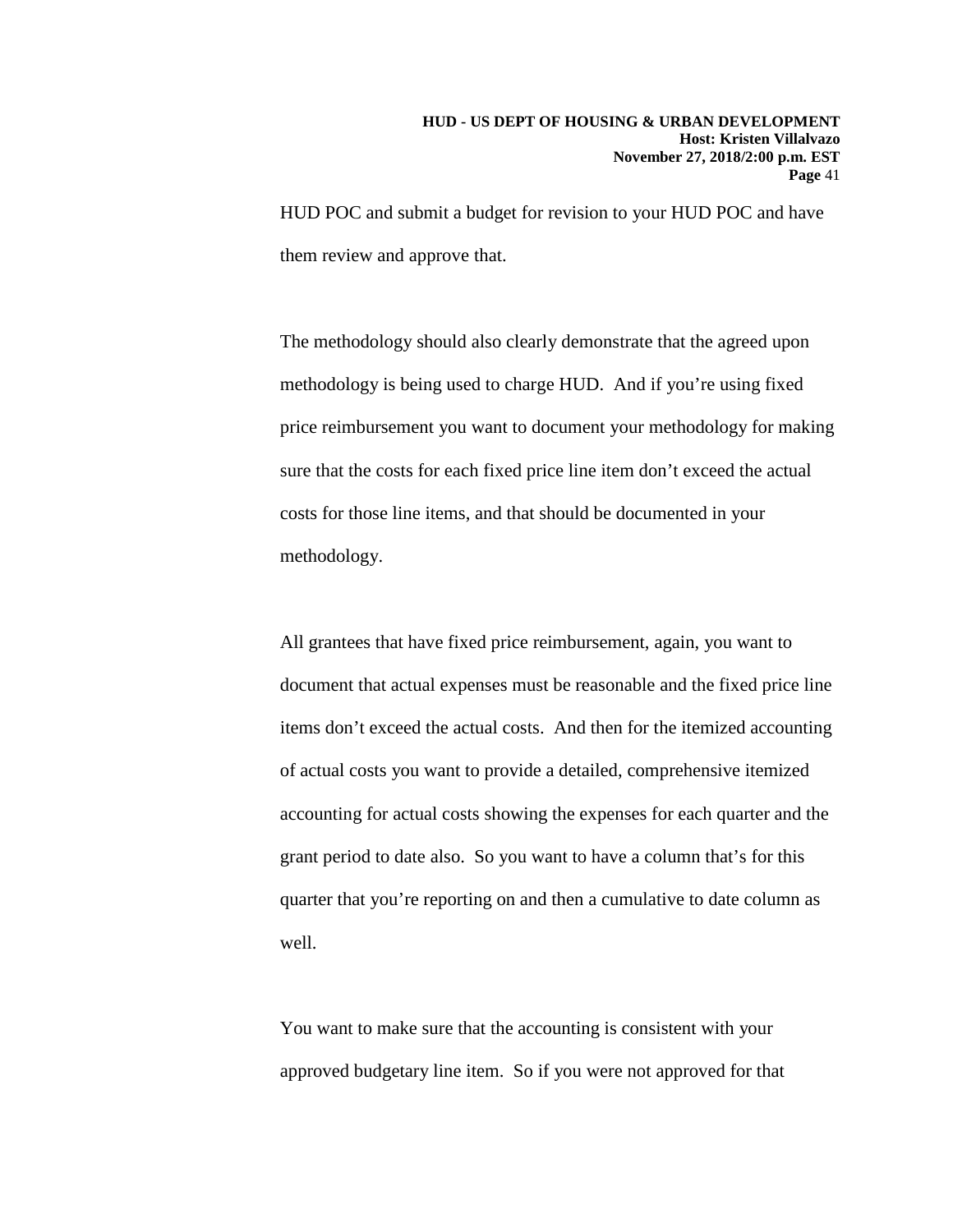budgetary line item during the grant execution process, then you can't submit that for reimbursement during the grant year. So if you come up on a case where I was going to bill for training but now I want to use the funds for travel, you need to get a prior approval from your HUD POC in writing and you should submit a revised budget to your HUD POC and have them approve that before you submit your quarterly financial report for reimbursement.

I say that because any deviation between your budget and your quarterly financial report that was not approved by your HUD POC would result in a finding if you guys got selected for financial and administrative review. Remember, the financial and administrative reviews can be done one year after the end of the grant year, two years after the grant year, or up to three years after the grant year. So you want to make sure that you're keeping proper documentation on file so that if you guys do get selected for a review three years from now, you're looking at the most recent budget and you're looking at the most recent quarterly financial report that you would have submitted to HUD.

When we talk about timekeeping we're looking at whether or not employees charging time to the grant are required to maintain a PAR. A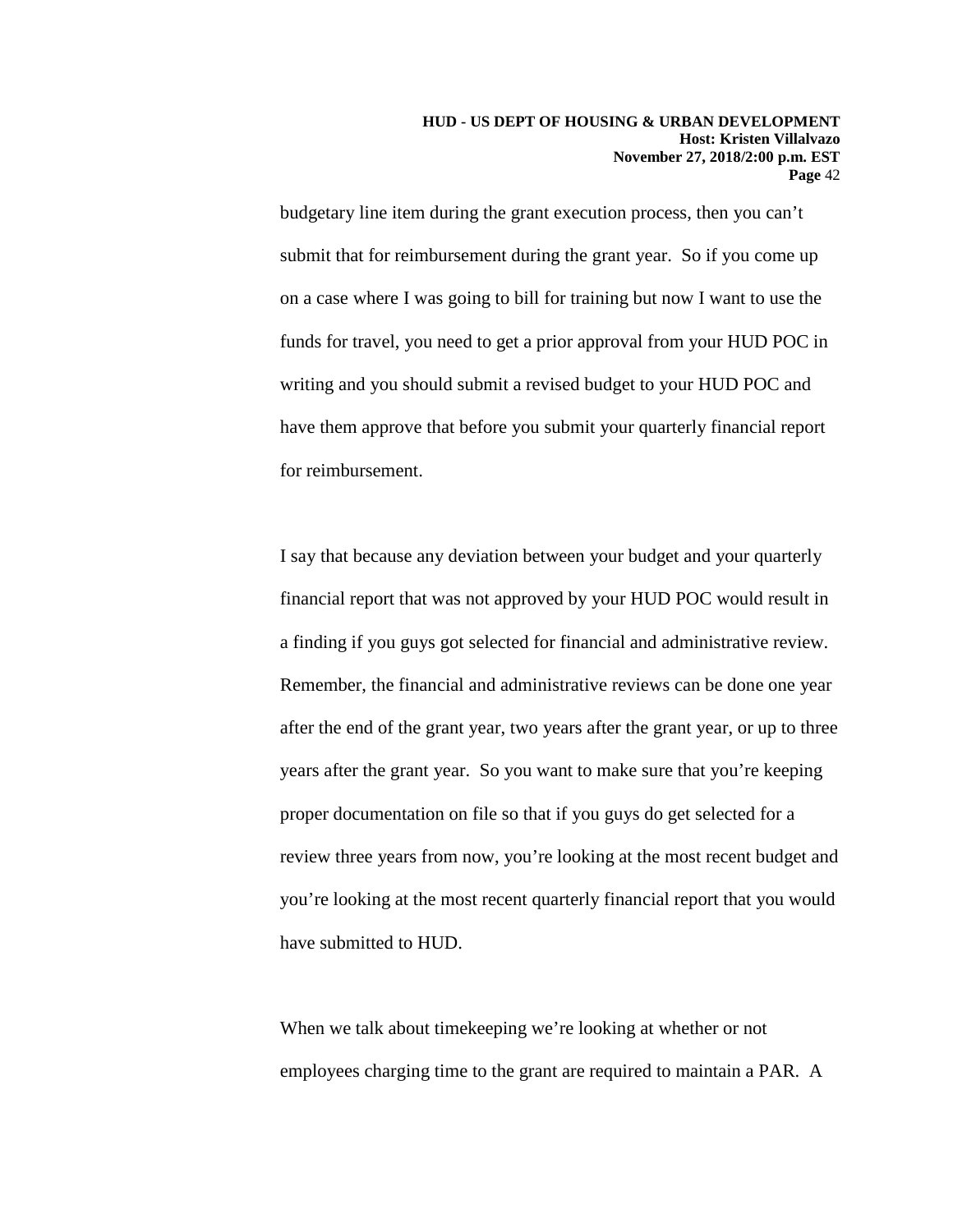PAR is some type of a personnel activity report. Basically when HUD is reimbursing for direct salary costs or direct expenses, someone said that they provided direct services whether it's like a pre-purchased counseling or something like that for the HUD grant.

We have to be able to determine that the work that was performed is actually allocable to the HUD grant and the only way that we can do that is if your timekeeping system is detailed enough to show that the activities that were performed can be charged to the HUD grant. Maybe you provided some type of a housing counseling service that's not reimbursable by HUD's OHC grant program. Your timekeeping system should be detailed enough to let us know whether or not the service that was performed is directly related to the HUD project.

You want to see are the charges based on actual timesheets and approved payrolls? Are activity or program codes used to separate funding sources and are timesheets or personal activity reports signed? We always encourage that timesheets or personal activity reports are signed by the employee who's performed the work as well as a knowledgeable supervisor who can say yes, that person did provide that service.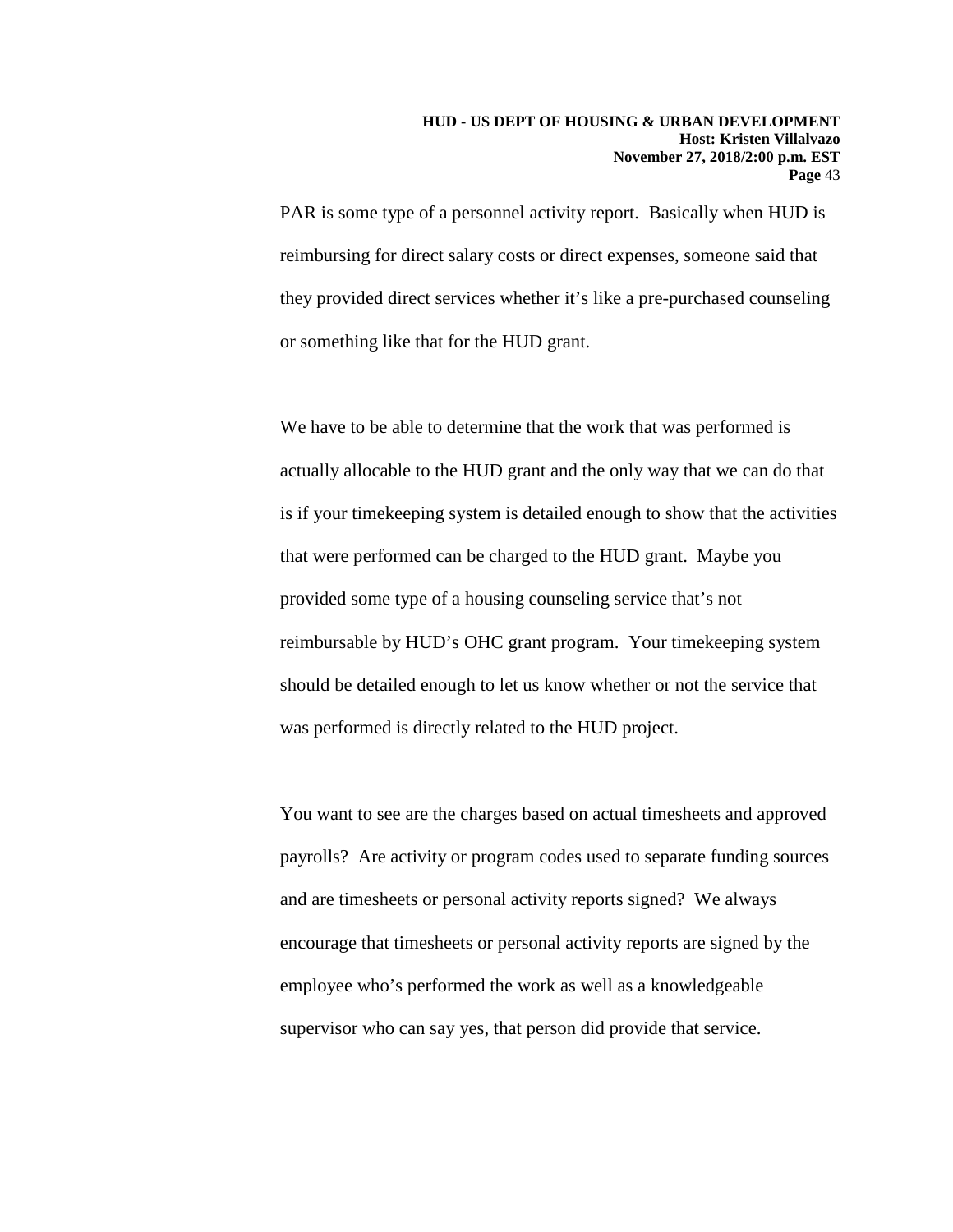When we look at the activity reporting it should be detailed enough to let us know that this is something that's directly related to the housing counseling program, and this is something that's reimbursable under this type of a grant. You want to pay particular attention to these things and make sure that your policies and procedures are consistent with this methodology, just making sure that agencies are able to go detailed enough so that we know whether or not the activities are reimbursable under the grant.

Here we have a sample of a personnel activity report. If you look at the legend on the bottom half of this spreadsheet you'll see where we typically break it up in the types of activities that are usually reimbursable under the housing counseling grant. So it may be one-on-one counseling, some group counseling sessions, training, marketing and outreach, travel or admin.

In the What's Included column we put a brief description of what type of services are usually included in each of the different categories. And up at the top we see the personal activity report for the week where the employee would go in and say, I did some pre-purchase counseling on Monday. On Tuesday I did some admin work. Wednesday I did some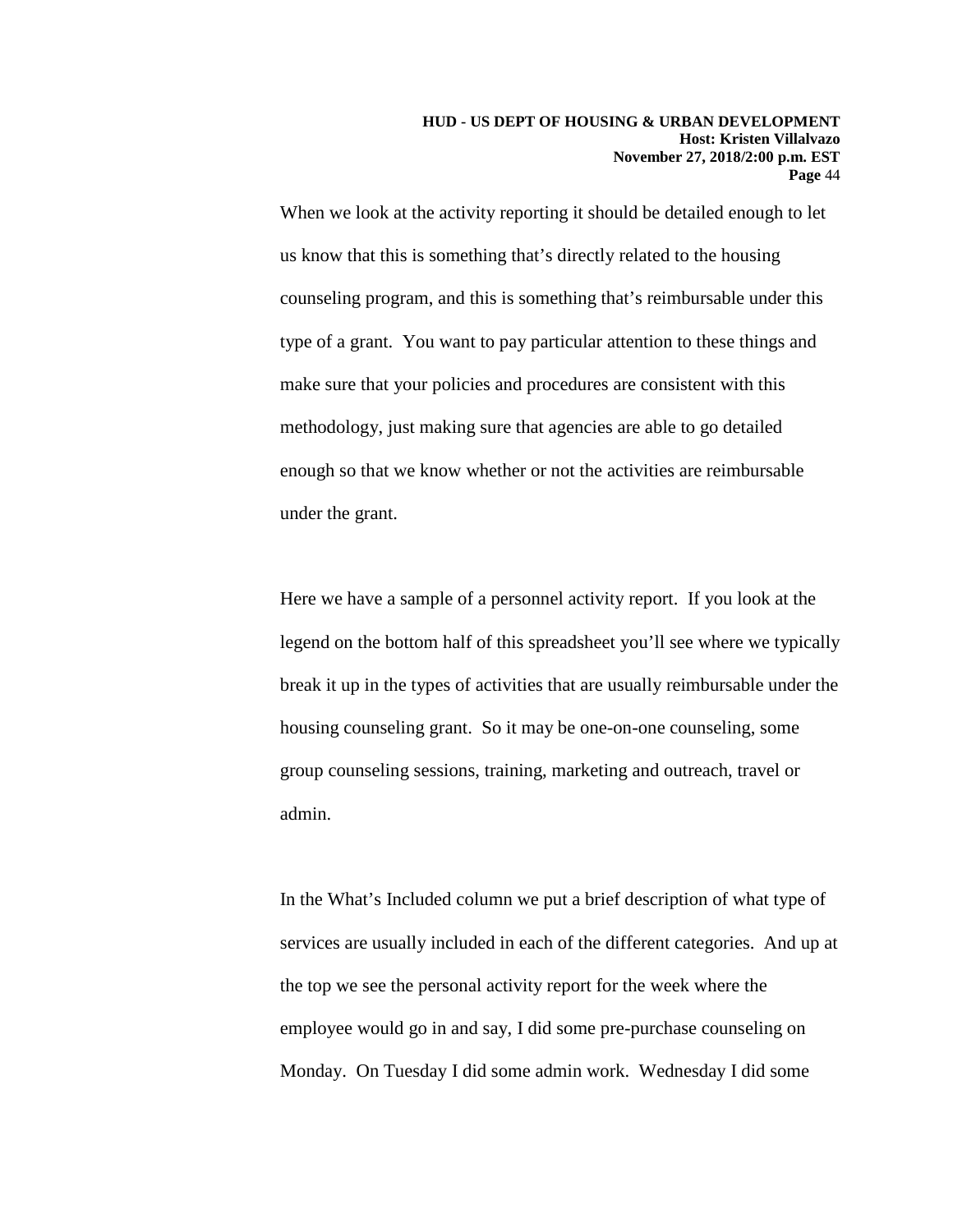training, and then they have the different categories for different grants, a special news grant that they may have.

So whatever report that you have you want to make sure that it's descriptive enough so that someone will know that the work performed is actually allocable to the HUD grant award. And this here is an example of how an agency who uses a manual personal activity reporting system can do so and be in compliance.

For parent agencies that have sub-grantees you want to make sure that you have a sub-grantee agreement in place. So the questionnaire talks about that. It asks questions on that. Also we're looking at whether or not it incorporates the flow down clauses and language from the HUD agreement, making sure that that's flowing down to the subs because there are certain requirements that need to be met by parent agencies as well as sub-grantees. So we're looking to make sure that parent agencies are communicating that to their subs.

You want to have a documented sub-grantee award process so we're asking questions on that to determine whether or not you do. Also to see whether or not you have a documented sub-grantee monitoring plan and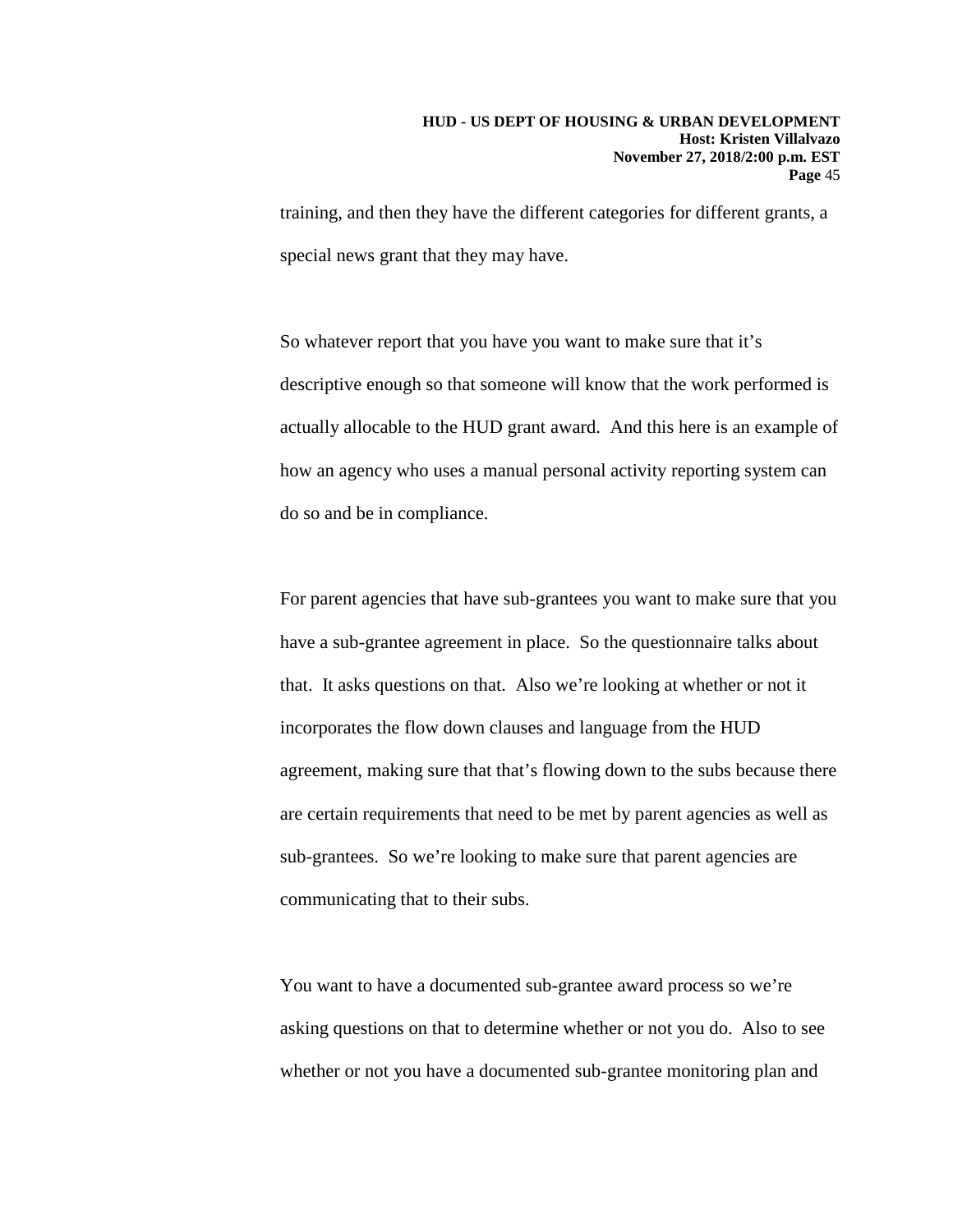what does that plan look like? Is it a plan that's sufficient? And also do you offer training and technical assistance to your sub-grantees? So the questionnaire asks questions pertaining to this.

Assistance that's available to you as participants in the housing counseling program. As you may or may not be aware, as participants this is free of cost. It's assistance that's available to you. We do technical assistance where we help agencies to develop or modify or even update their policies and procedures.

We can also help you to develop a personal activity report or a quarterly financial report that would be in compliance with HUD's requirements. We conduct financial analyses for agencies and that includes conducting grant execution package reviews. So if you're a parent agency and you wanted us to review the grant execution packages for your sub-grantees, we do that and then provide you with a recommendation. We also conduct the grant execution package reviews for HUD POCs and provide the HUD POCs with a recommendation for what to do.

We conduct financial capability assessments and this is for agencies that have not had an audited financial statement done. We do the assessment to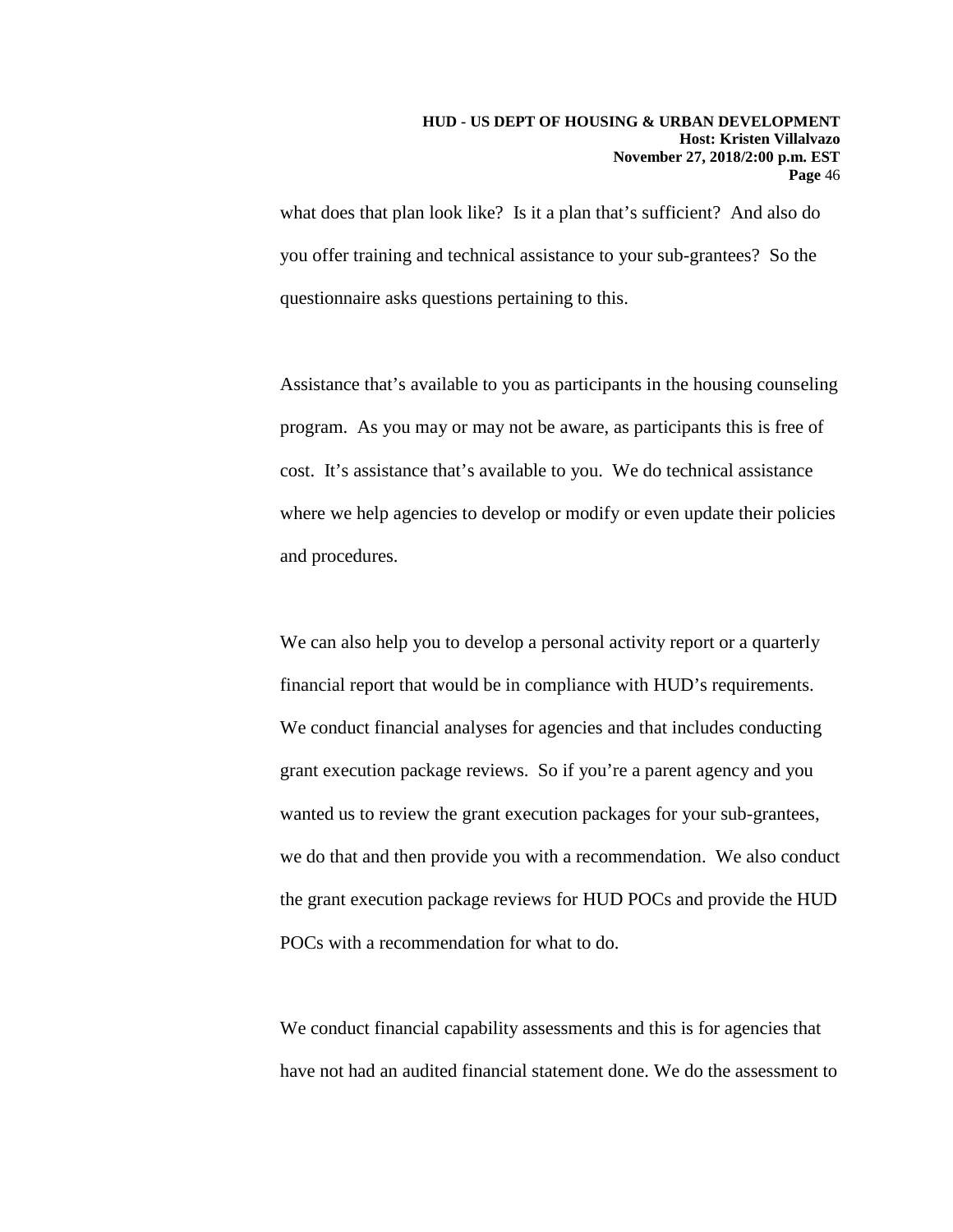see whether or not the agency is able to financially perform the grant. We conduct risk assessments, financial review of sub-grantees, accounting system reviews to see whether or not your accounting system is set up properly to account for the grant and record the transaction for the grant properly and issue reports. We look at your indirect cost methodology and then we also review quarterly financial reports and personal activity reports for accuracy.

We do training sessions where we can train staff on quarterly financial reporting, how to maintain adequate supporting documents, how to review submissions from sub-grantees. We do training on overview of the grant requirements. So if you're a new agency and you just wanted to make sure that you know what's required of you as a participant in this program, we do provide that training.

We provide training on grant financial reporting. So we look at the financial reporting requirements of the grant to make sure that you're informed on what needs to be done. Also we do training on personal activity reporting and timekeeping systems, as well as how to prepare the federal financial report.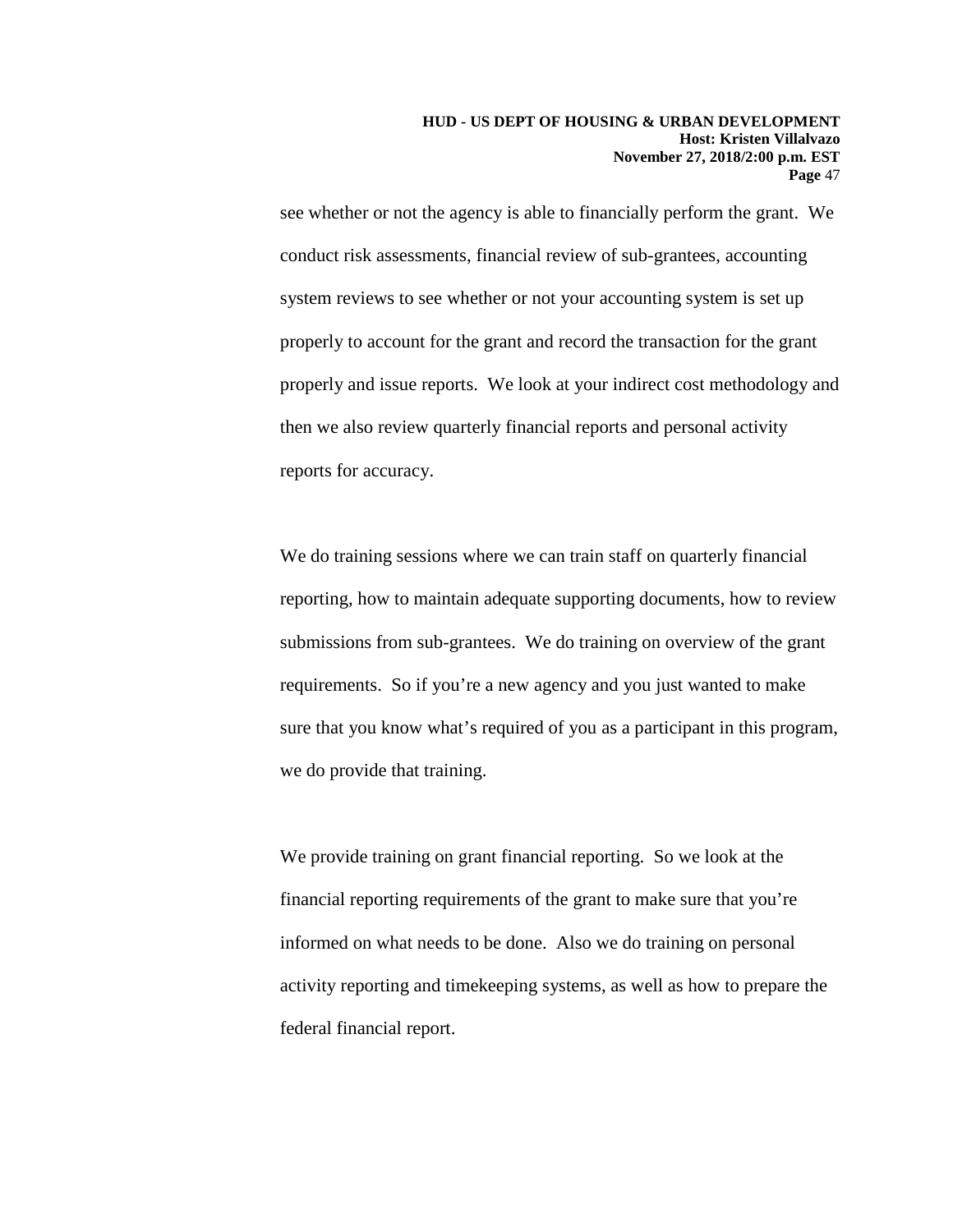We also conduct action plans which is pretty much like a readiness assessment for compliance with the uniform guidance and we provide recommendations for training or technical assistance if necessary.

If you were interested in receiving this type of assistance you would first reach out to your HUD POC. If you're a sub-grantee you'd reach out to your parent agency and then the parent agency would reach out to the HUD POC. You would state the assistance that's needed and the person who will be the point of contact if the assistant [ph] is approved. Once the HUD POCs get the information then they communicate with HUD GTMs letting them know the assistance needed. And if it is approved then we contact you directly to provide the assistance that's needed.

If you have further questions, please send them to housing.counseling@hud.gov with Grant Management Questionnaire as a subject line. I want to thank you all for having participated in today's call. I'm looking at the questions and I see that everything has already been answered.